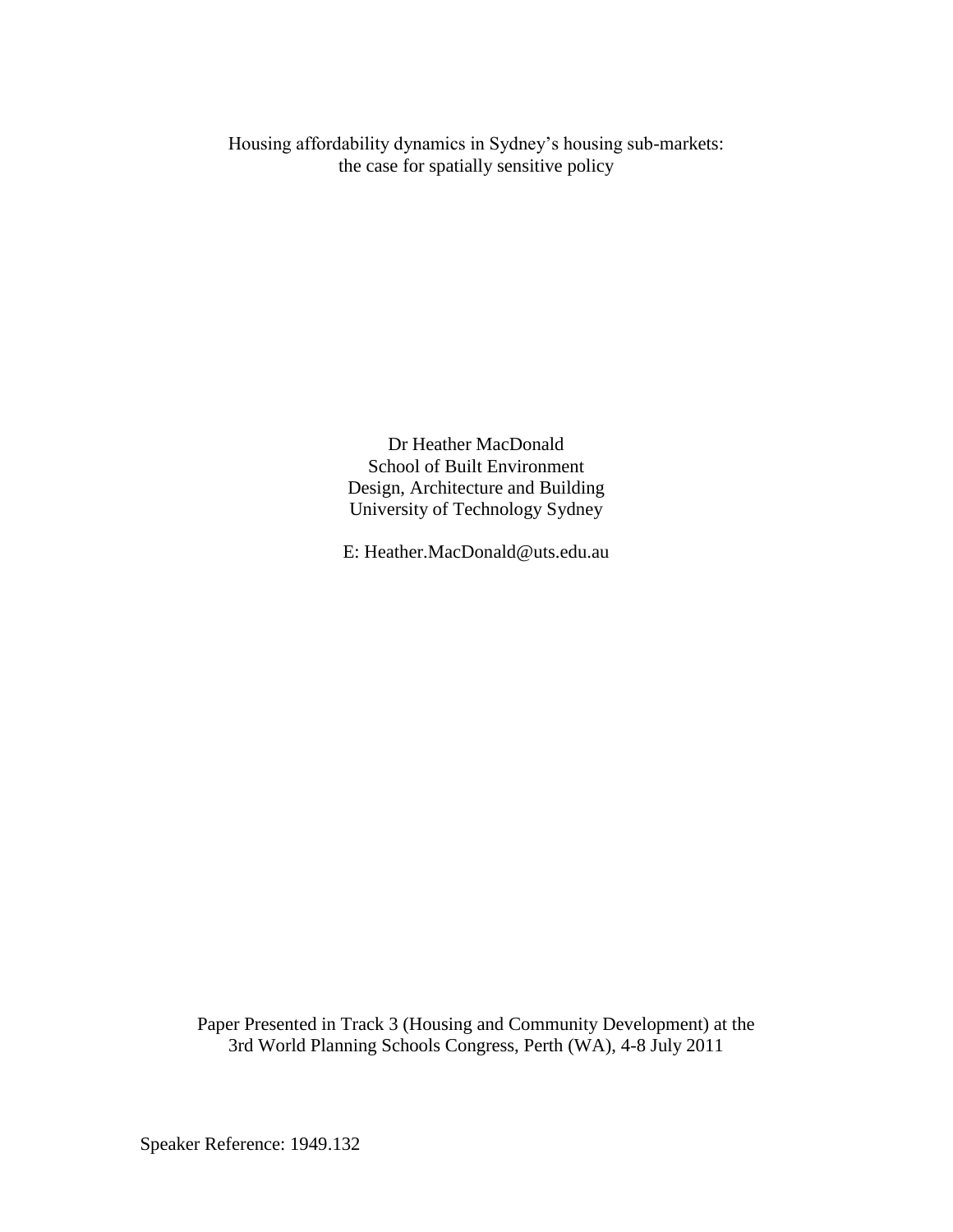#### **Housing affordability dynamics in Sydney's housing sub-markets: the case for spatially sensitive policy**

**ABSTRACT**: *This paper argues that policy makers need a more fine-grained understanding of housing submarkets, to avoid the often perverse outcomes of aspatial incentives and regulations on housing affordability. A cluster analysis provides an outline of the differentiation within Sydney's housing submarkets, identifying five distinct types of submarkets. The policy implications of these distinct submarkets are explored to demonstrate the utility of a spatially sensitive decision support system.*

**Keywords**: *Housing submarkets; development incentives; affordable housing policy*

#### **Introduction**

While Sydney's overall housing market is tight, with large current and projected housing deficits, housing markets within the metropolitan area are quite sharply differentiated. The timing and pace of property value appreciation has followed sharply different trajectories across the metropolitan area over the past decade. Rapid urban renewal and gentrification has pushed affordable rental housing out of some suburbs, as the accessibility premium has escalated. In other suburbs, homes have appreciated little if at all, but high rates of mortgage indebtedness keep housing costs burdensome without offering the prospect of speculative gains.

Policy initiatives have rarely considered the tremendous diversity in local housing submarkets, with the result that incentives frequently have perverse consequences, stimulating price increases in places where affordability is a problem, and subsidizing supply in areas that are already attracting intense development rather than those that are lagging. Policy makers need a more fine-grained understanding of housing submarkets. One size fits all policy instruments are less likely to effectively address real problems, and may both waste resources (subsidizing behaviour that would occur anyway) and worsen problems (for instance, by increasing prices and in turn undermining affordability). The institutional history of housing (and indeed metropolitan) policy in NSW has not been framed around spatially targeted solutions, but this does not mean that such solutions are impossible to achieve (McGuirk and O'Neil 2002). However,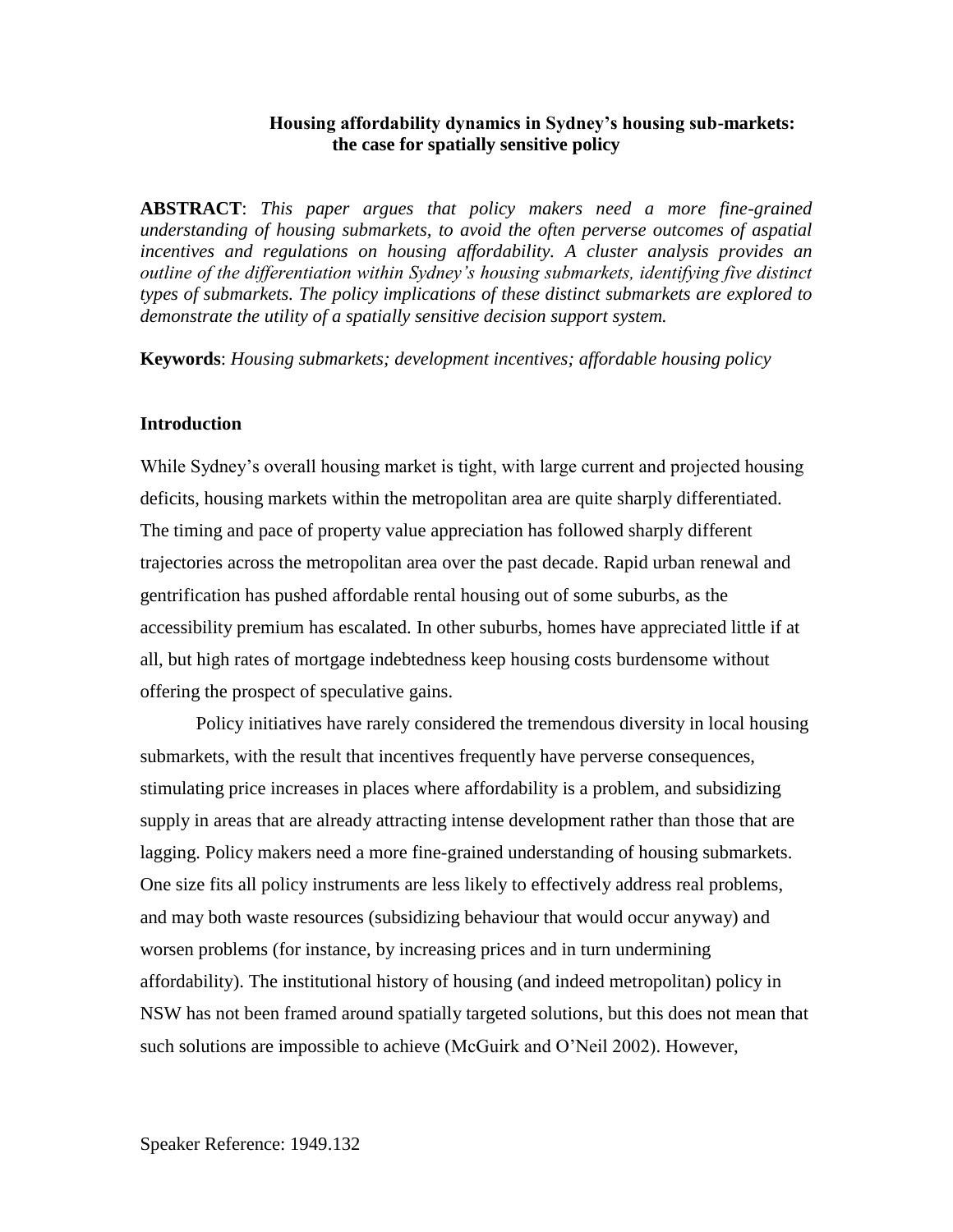institutional change will be essential to developing spatially targeted policy (Searle 2002).

This paper demonstrates how such spatially targeted policy responses could be guided by a more fine-grained analysis of local housing market dynamics. It is not an exhaustive analysis of every aspect of local markets. Instead, it uses a variety of key indicators to demonstrate how a spatially differentiated policy response could be developed. More sophisticated analyses would be needed to develop a spatial decision support system that would work in practice. The paper outlines how such a decision support system could be structured, demonstrating why a more fine grained approach is needed. It presents a rationale for institutional change, by showing how evidence can be seen and understood in new ways.

The paper begins with a review of recent debates around housing problems and policy solutions in the Sydney metro area, and an assessment of their spatial impacts. Next, I review the literature on local housing market analysis, focusing on the methodological approaches used to distinguish submarkets. I demonstrate how cluster analysis could be used to differentiate Sydney's housing submarkets and present the results of this analysis. I explore what the results suggest about housing submarkets, and discuss how these results might inform decisions about a variety of policy instruments.

#### **Debates around housing problems and policy in NSW**

Several (often competing) explanations are offered for the growing affordability problem in NSW. The slow pace of development approvals, and lack of appropriately zoned land, are major supply barriers argued by the development industry (Urban Task Force Australia 2010; Johanson 2010; UDIA 2010; Demographia 2010). Others argue that urban growth boundary-related constraints on the supply of Greenfield sites have increased housing prices in Sydney (Commonwealth of Australia 2008; O'Farrell 2011). But although land release has accelerated since the mid-2000s, new housing supply has continued to shrink (NSW Dept of Planning 2009). Consequently, others argue that speculative land holding and unwillingness to sell released land is another contributor to affordability problems (Commonwealth of Australia 2008; Council of Social Services NSW 2010).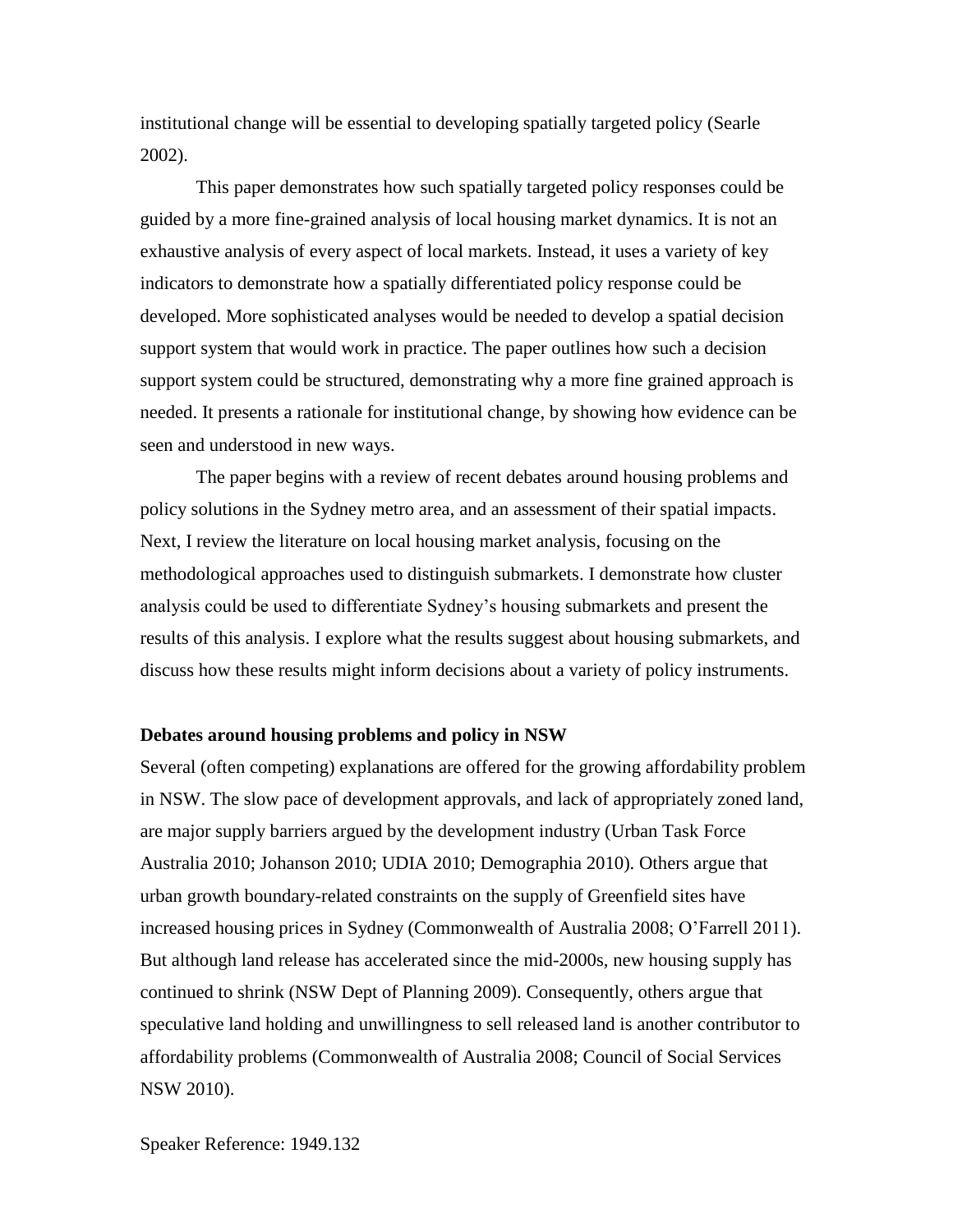Sydney's growing economic inequality is reflected in intensifying income segregation. Rising rents displace tenants from gentrified urban renewal areas, and indebted home buyers in highway-dependent suburbs are vulnerable to changes in interest rates and oil prices (Dodson and Sipes 2008; McGuirk and O'Neill 2002; Searle 2002). In recent years, the NSW Dept of Planning has sought to increase housing supply by simplifying and reforming the development approval process, and is now engaged in attempting to speed the land sales process (NSW Department of Planning 2006; NSW Premier's Office 2010). Limitations on developer contributions have been imposed, in response to criticisms that entry fees and taxes have risen sharply and have not been capitalized into land prices, as economic theory predicts they should (NSW Premier's Office 2010; Pendall 1999).

Efforts to solve one type of barrier often have unanticipated consequences, worsening other barriers. Home buyer subsidies are good examples of this. The First Home Owners' Grant (FHOG) is a Commonwealth initiative, introduced to ease the transition to imposing GST on construction in 2001. Several analyses have provided strong evidence that while the FHOG may change the timing of home purchase it does little to increase affordability, primarily because the untargeted subsidy increases housing prices throughout the market (Martin 2009; Bourassa and Yin 2006; Burke and Hulse 2010). The FHOG was supplemented for a limited period as an economic stimulus measure during the first stages of the global financial crisis of 2008, with an additional supplement for buyers of newly constructed homes. Because most first-time home buyers are at the low end of the market, the concentration of demand likely increased prices in that market segment rather than improving affordability or overcoming barriers to ownership (Martin 2009). But the vast majority of homes purchased were existing homes, and thus the grant may also have had very little impact on stimulating the construction industry (the intent of the \$1 billion package). Instead, it helped support home prices through the first stage of the GFC (Burke and Hulse 2010). As home purchases slumped once the enhanced subsidy ended in June 2010, a new stimulus was introduced – waiver of stamp duty on newly constructed homes (the Home Builder's Bonus).

At the Commonwealth level, supply-side subsidies have been targeted to affordable housing through the National Rental Affordability Scheme (NRAS). The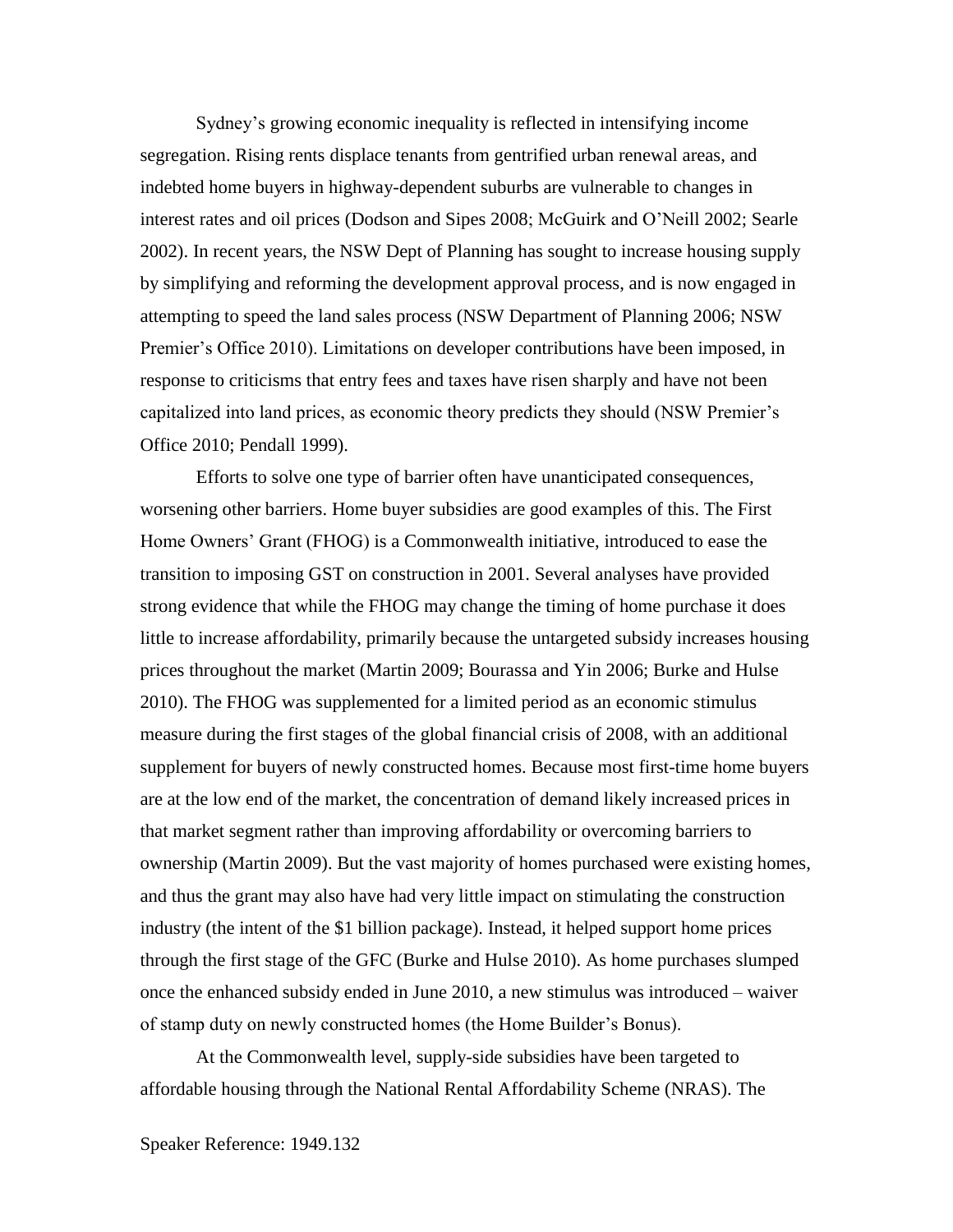NRAS is designed to provide incentives to investors in housing that will remain affordable for at least ten years. Typically, the housing is developed and managed by the community housing sector, with funding priorities defined each year. While the priorities provide a way to target particular cohorts of need, the NRAS has not been used to target particular types of housing markets (for instance, housing close to particular sorts of employment concentrations, or in high cost locations where low income renters are vulnerable to displacement).

Regulatory incentives have had more limited application. Planning bonuses such as density increases have been used to offset the costs of lower priced housing in a few demonstration projects (Beer, Kearins and Pieters 2007). Inclusionary zoning (requiring or encouraging developers to set aside a percentage of homes at lower than market prices) is a related regulatory strategy used in a few local government areas. Inclusionary zoning requirements can be mandatory (in which case they generally account for quite a small percentage of total units). Local programs in Green Square, Pyrmont-Ultimo, and Willoughby, set aside much smaller percentages, but also allow developers to make an in-lieu cash contribution (Housing NSW 2010 Mandatory policies; Gilmour 2010; Williams 2000). Consequently, they act more like housing impact fees than traditional inclusionary zoning strategies. Affordable housing has been provided in separate developments by community housing providers rather then being integrated into mixed income buildings. One problem with inclusionary requirements is that they do not necessarily compensate developers for price restrictions, especially in relatively slack markets. It has been difficult to gain acceptance for inclusionary requirements if they impose significant costs on developers (and thus cross-subsidy burdens on other home buyers) (Powell and Stringham 2005; Brunick 2004; Calavita, Grimes, and Mallach 1997).

McGuirk and O'Neill (2002) argue that because the costs and benefits of Sydney's globalization are unevenly distributed across the metro area, metro planning strategies must address spatial inequities if they are not to exacerbate them. The aspatial nature of the major housing supply policies reviewed above has had ambiguous outcomes for the declared goal of increasing the affordable housing supply. Enhanced FHOGs have inflated prices in the market segments (and locations) where affordability should be a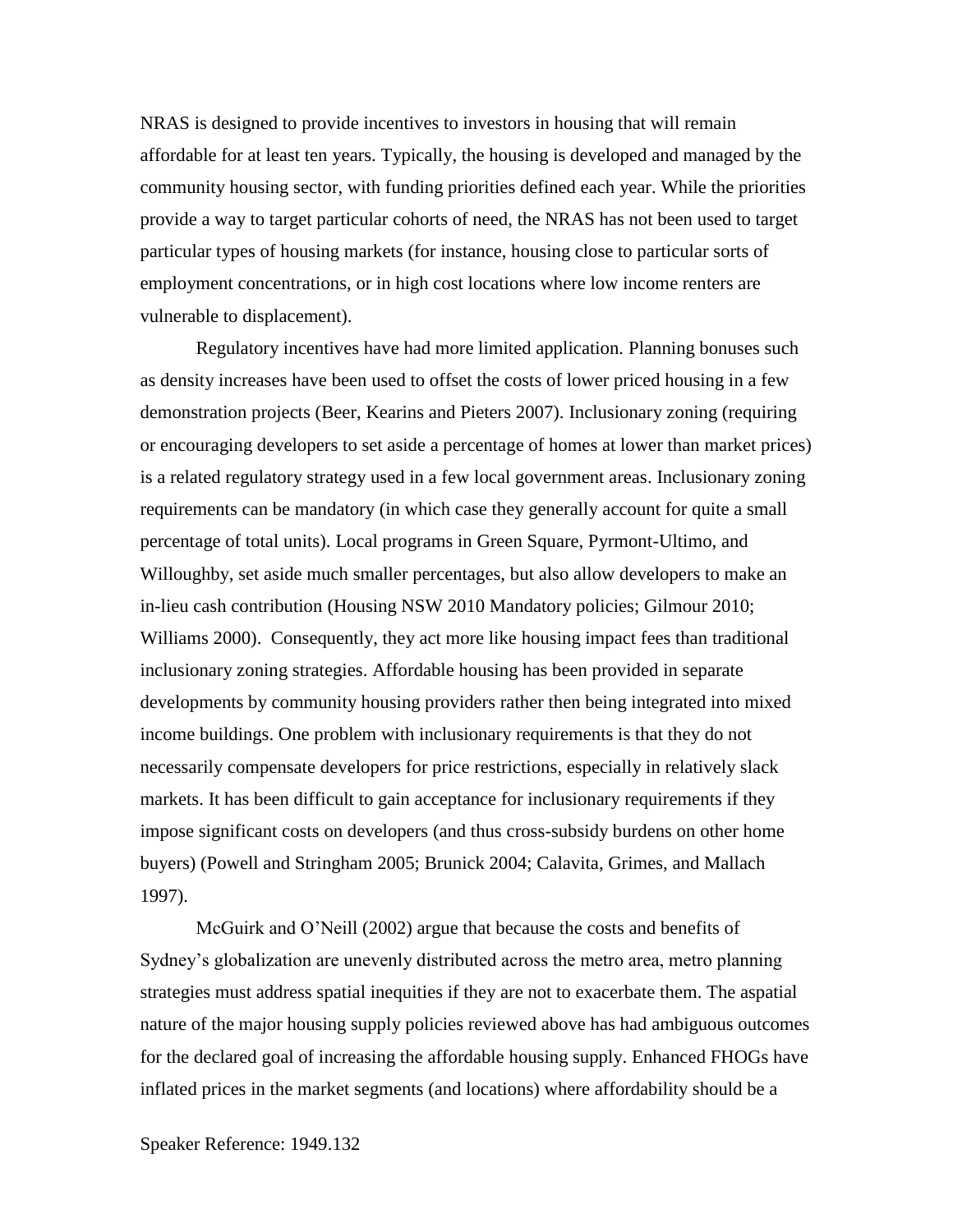public priority. The structure of well intentioned inclusionary zoning efforts in rapidly densifying redeveloped suburbs has resulted in additional taxes on new high density dwellings to subsidize an under-capitalized social housing sector, but, with a contribution level around 3% of total development costs, this has resulted in little mainstreaming of affordable housing.

Spatial targeting is not always successful. Developers may continue to avoid "difficult development areas," and location based incentives may have inflationary impacts on local prices. But spatially sensitive policy also avoids many traps that would result in greater waste (by providing subsidies for actions that would have occurred anyway), in perverse incentives (resulting in the opposite of intended consequences), and assistance that is ineffectual because it is spread too thin. We return to these issues in the final section of the paper. The next section reviews research on defining local housing submarkets.

#### **Approaches to analysing local housing markets**

Research on housing submarkets originated out of a growing policy focus on how to address particular sorts of market failures in particular places. Housing is a unique type of "commodity" for it is really a bundle of goods rather than an individual good (Galster 1996). Because it is a multifaceted commodity, simple indicators (for example, of housing price) are too limited a basis for spatially differentiated policy decisions. The concept of housing submarkets ties together a variety of elements related to the dynamics of supply and demand.

There are a diversity of approaches to defining housing submarkets; fundamentally, how we define them should be based on how we intend to use those definitions (Bourassa, Hoesli and Peng 2003). One of the key differences is between definitions that focus on the characteristics of individual dwellings, and those that focus on location (Galster 1996). Grigsby (1963) argued that markets are defined by "close substitutability" of dwellings, which segments markets into groups of housing units of similar quality, within which consumers will purchase similar levels of utility. But market segmentation is a complex process, because it is based on the behaviours of both households (consumers of housing) and developers (suppliers of housing), within a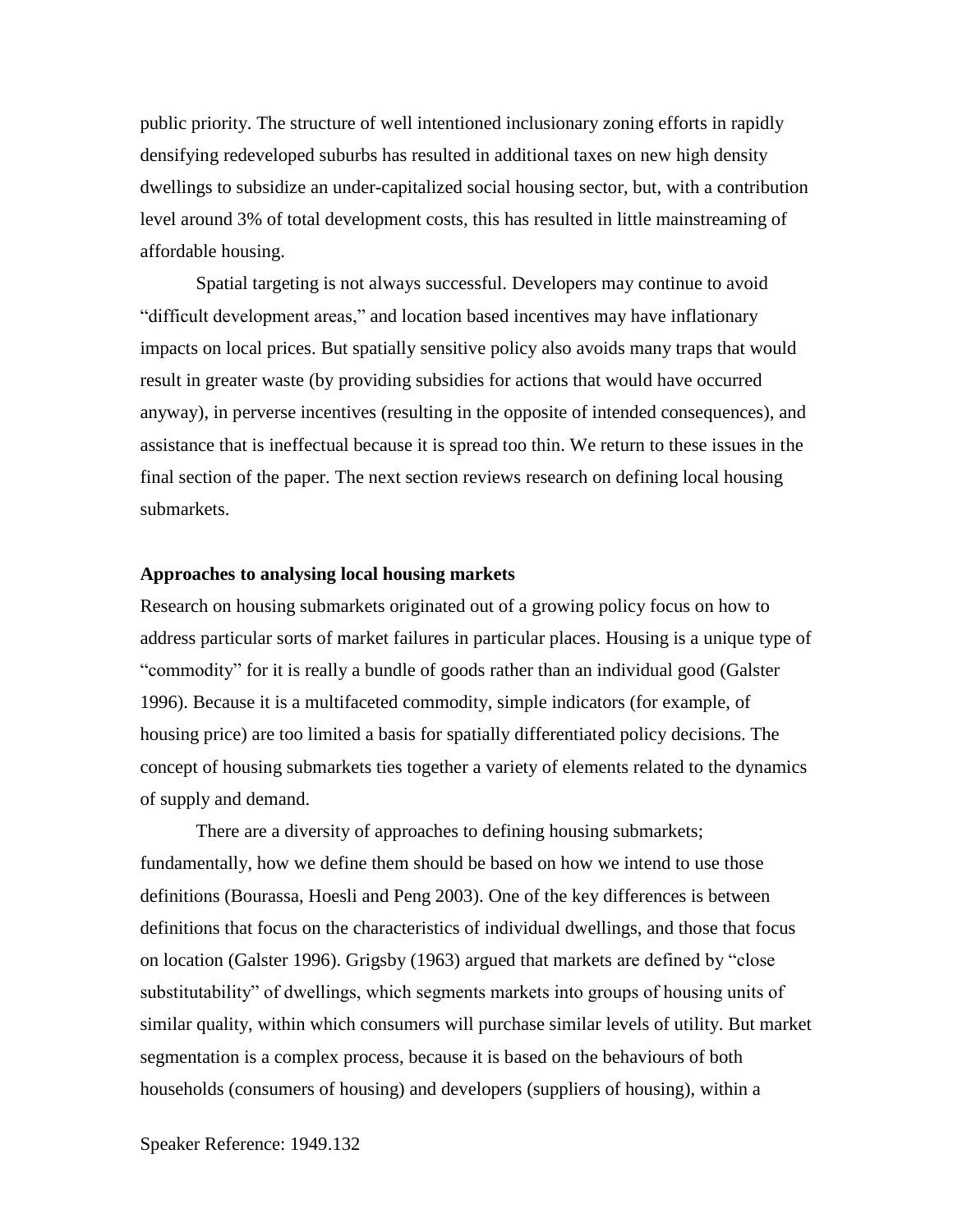specific set of material constraints on supply (for instance, the availability of land, transport routes, and other spatially defined amenities) (Meens and Meens 2003). Housing submarkets represent a set of economic relationships within a social space defined by non-economic attributes such as racial segregation, information flows, crime rates, and school quality (Kain and Quigley 1975; Burrows and Gane 2006; Bates 2006). Thus, housing markets (like labour markets) have become increasingly fragmented and mosaic-like as cities have expanded, global migration flows have become more complex, and socio-economic inequalities have intensified (Poulsen, Johnston and Forrest 2002).

One approach to defining submarkets uses an hedonic method, modeling the attributes of individual dwellings to identify those that consumers would see as substitutes (in other words, homes of similar quality) (Galster 1996; Bourassa Hoesli and Peng 2003). Most of those analyses, however, have concluded that location plays a major explanatory role. A second approach has been to rely on identifying functional regions, based on migration-sheds, home-work linkages, or real estate agent interviews about information flows (Brown and Hincks 2008). A third approach focuses on statistical techniques to identify commonalities among small spatial units (such as census collection districts), usually through some combination of factor analysis and cluster analysis (Goetzman, Spiegel and Wachter 1998; Burrows and Gane 2006; Bates 2006; Bunker, Holloway and Randolph 2005). This method is closely related to the construction of indices to model socio/spatial structures (such as indices of dissimilarity, residential concentration, and similar) (Poulsen, Johnston and Forrest 2002). An advantage of this last approach is the relative ease of access to data for small spatial units, compared to the volume of detailed information needed for individual units in hedonic analyses. If we accept that broader social and economic conditions are important attributes of "location," and may serve as a suitable proxy for physical amenities, this approach has some merit.

#### *A methodology for local housing market analysis*

Cluster analysis is a useful tool for identifying similarities among cases on multiple dimensions. Essentially, the clustering process is iterative, comparing cases on several dimensions simultaneously and using hierarchical algorithms to form clusters made up of cases that are closer (more similar) to one another than they are to cases in other clusters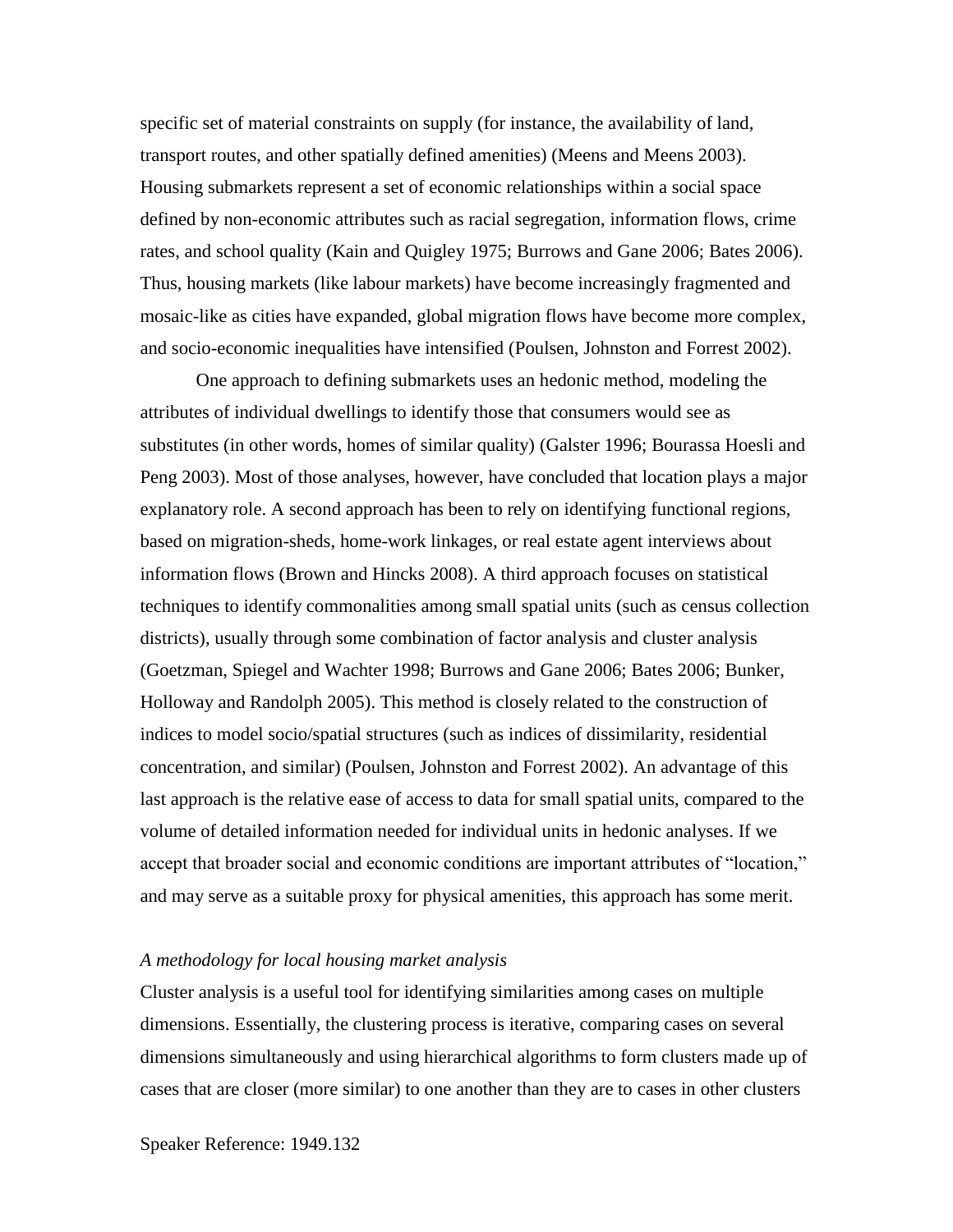(Aldenderfer and Blashfield 1984). The cluster centroid is defined by the mean value of all cases in the cluster on each dimension. Each case is identified by both its cluster membership and its distance from the cluster centroid (Aldenderfer and Blashfield 1984). Clusters can be validated or tested in several ways. Using cluster membership to test for relationships with variables that were not used in the analysis is a useful way to evaluate the outcomes, because it shows whether the clusters are meaningful.

One of the main challenges is dealing with the statistical problems raised by the relationships among variables. Clearly, areas with high housing prices are more likely to attract wealthier households; housing price and income are correlated, but one cannot be reduced to the other. For instance, some areas have quite high proportions of low income households, but nevertheless have high housing prices. Principle Components analysis offers us a way to avoid this problem, by transforming a set of correlated "real" variables (housing prices, income, age of household head) into a statistically independent set of "artificial" variables, known as factors. The factors are meaningful, because they reflect different combinations of values of real variables, but they avoid the correlation problems that would distort the cluster results by overemphasizing (by double counting) some attributes (Afifi, Clark, and May 2004). Factors are also useful because they summarise a larger number of variables into a more concise form. The principle components calculated as the basis for this analysis are shown in Table 1.

|                          | Component |                       |         |  |
|--------------------------|-----------|-----------------------|---------|--|
|                          |           | $\mathcal{D}_{\cdot}$ | 3       |  |
| <b>MEDIAN AGE</b>        | $-.302$   | .192                  | $-769$  |  |
| <b>MEDIAN HOUSE LOAN</b> | $-.017$   | .869                  | .002    |  |
| <b>COSTS</b>             |           |                       |         |  |
| <b>MEDIAN RENT</b>       | $-.053$   | .878                  | .161    |  |
| <b>AVERAGE ROOM</b>      | .596      | $-.200$               | .391    |  |
| <b>OCCUPANCY</b>         |           |                       |         |  |
| PERCENT HOUSES           | -.899     | $-.101$               | .278    |  |
| PERCENT APARTMENTS       | .903      | .112                  | $-.204$ |  |
| <b>MEDIAN FAMILY</b>     | $-.052$   | .917                  | $-.014$ |  |
| <b>INCOME</b>            |           |                       |         |  |
| PERCENT MOVED LAST       | .825      | -202                  | $-.040$ |  |
| 5 YEARS                  |           |                       |         |  |

**Table 1: Factors (principle components) extracted**

Speaker Reference: 1949.132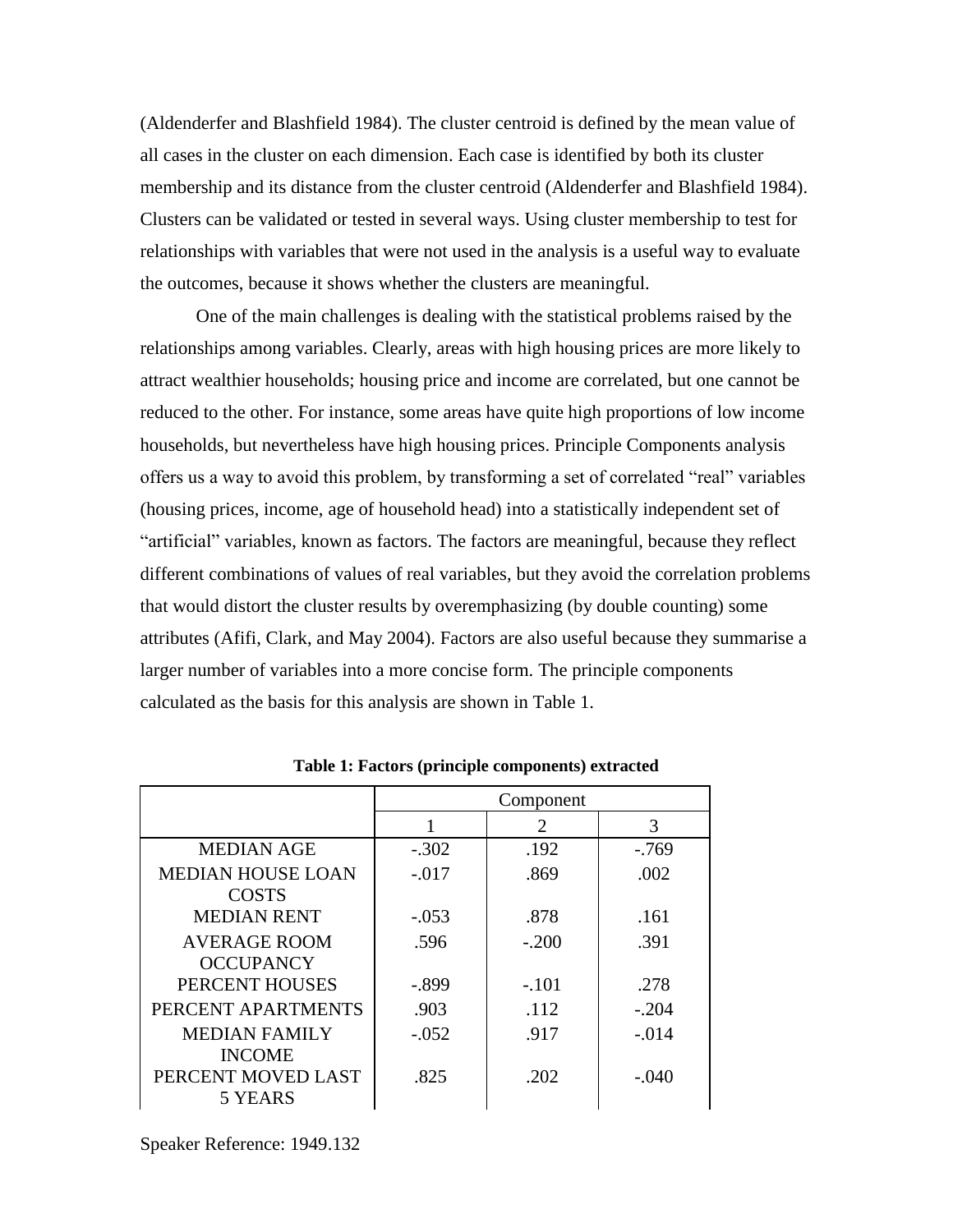| PERCENT OVERSEAS      | .572  | 284   | .332  |  |
|-----------------------|-------|-------|-------|--|
| <b>MIGRANTS</b>       |       |       |       |  |
| <b>HOME OWNERSHIP</b> | - 841 | .281  | .214  |  |
| <b>RATE</b>           |       |       |       |  |
| <b>EIGENVALUES</b>    | 3.791 | 2.665 | 0.146 |  |

Source: Calculated from ABS 2006 Census of Population and Housing data

In this case, ten "real" variables have been transformed into three factors. Together, the three factors explain 75% of variation in the cases analysed. The average variable values associated with each factor are summarized in standardized scores (shown in Table 1), which we can use to understand the combination of characteristics each factor "stands for." Thus, the first factor shown in Table 1 is associated with places with younger, lower income renters, with more apartments, higher occupancy rates per room, high rates of mobility (and higher proportions of overseas migrants), and lower rates of home ownership. The second factor is associated with places with older, higher income households, with higher rates of home ownership, fewer people per room, and moderate levels of mobility. Factor three is associated with places with younger, owner occupied households, close to average housing costs, with predominately detached homes, with close to average rates of mobility but slightly higher proportions of overseas migrants. Scores close to 0 would be close to average for the entire sample. Each case (CCD) will have a score on each factor: a place could score a high positive on factor 2, and high negatives on factors 1 and 3, or a place could score low negatives on all three factors, for instance. The point of this step in the analysis is to create a small set of uncorrelated but meaningful indicators we can use as the basis for our cluster analysis.

The next step in the analysis is to test out alternative methods of clustering cases, to get a sense of which solution would be most useful. K-means clustering has several advantages when dealing with a large number of cases, but it is important to test several alternative numbers of groups. Too few or too many groups can result in clusters that are too large and undifferentiated or too small and unique. The analyses were tested with from two to seven clusters, and the degree of association with key variables (both those we had used to construct the factors and those we had excluded) was examined to determine the usefulness of each solution. In each case, iterations were continued until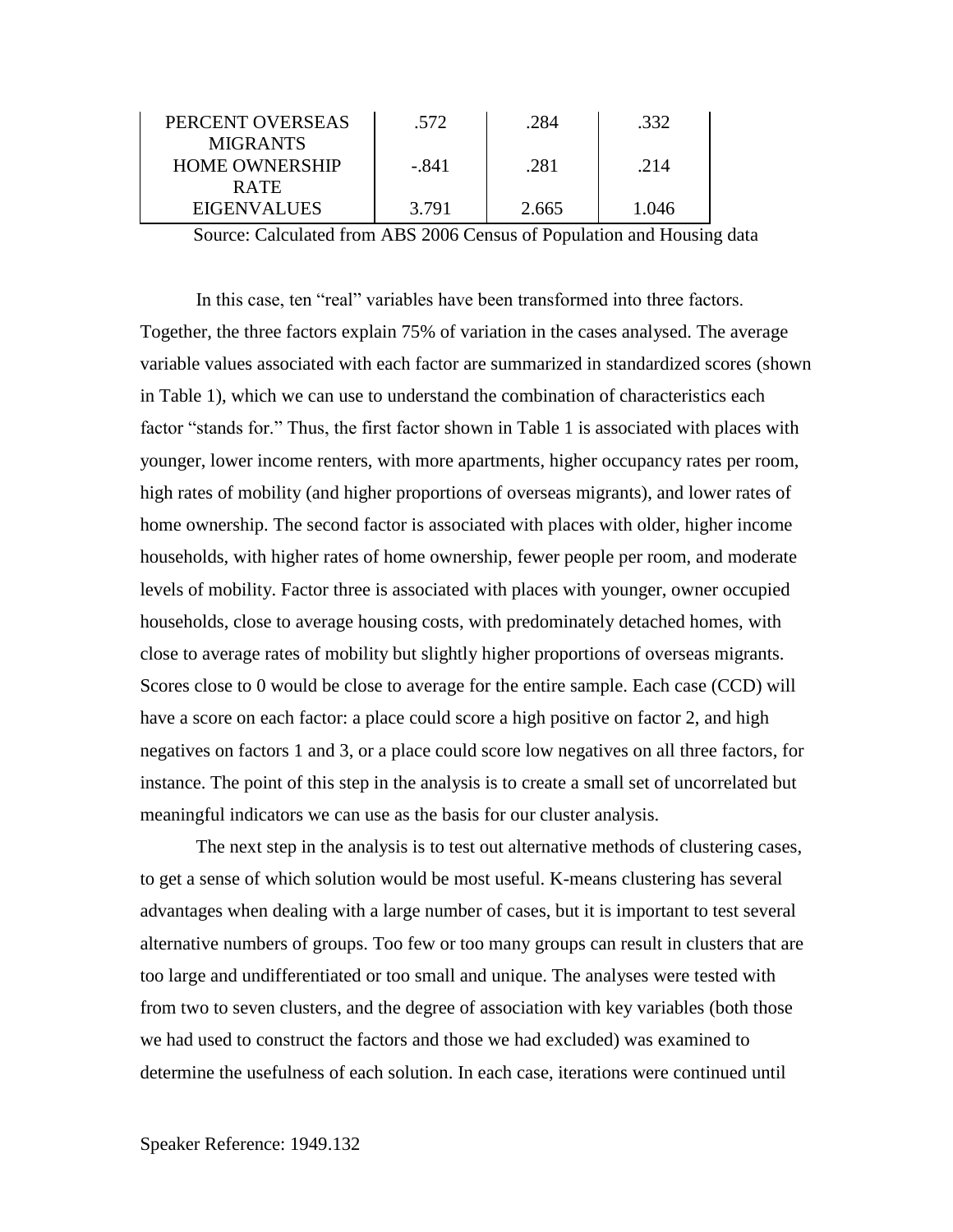clusters converged. The final solution chosen identified five clusters, ranging in size from 465 to 3,059 CCDs (census collection districts).

#### **Findings**

The final clusters are summarized in Table 2. Cluster 1 could be labeled "middle aged affluent home owners". Overall, residents of these areas had higher incomes and higher housing costs, and were likely to own (43%) or be purchasing (40%) their home. Household sizes were larger on average but occupancy per room was lower. The CCDs in this cluster are characterized by predominately single detached homes with few apartments. The population is relatively stable with lower than average proportions of people who had moved in the last five years, and proportions of people born overseas were close to the average.

Cluster 2 might be summarized as "retirement / social housing havens." Residents are much older than the average, with low incomes and proportionately low housing costs. Households are small, and are evenly split between owners and renters (among owners, about two thirds own their homes without debt). Of renters, a much higher than average proportion live in social housing. The CCDs in this cluster represent a range of housing types, with somewhat fewer detached homes than average and more row houses and apartments. Turnover rates are close to average, but few migrants are from overseas.

Cluster 3 could be described as the "middle ring moderate income owners." Median incomes and housing costs are below the average for all CCDs. Households are larger, and they are more likely to be home owners, although only half (35%) of owner households own their homes without debt. Turnover rates are lower than average, and rents are relatively low. The housing stock of these CCDs looks more like that of the first cluster (with 85% of units single detached homes). This is also the largest cluster, including roughly half of all CCDs.

Cluster 4 appears to be made up of "mobile young renters." Residents of these CCDs are more likely to be younger, with substantially lower incomes than average. Housing costs are somewhat lower than average, but proportionately more burdensome. Room occupancy rates are high. On average, three in four dwellings in these CCDs are apartments, and very few are detached homes. Most households are renters, and turnover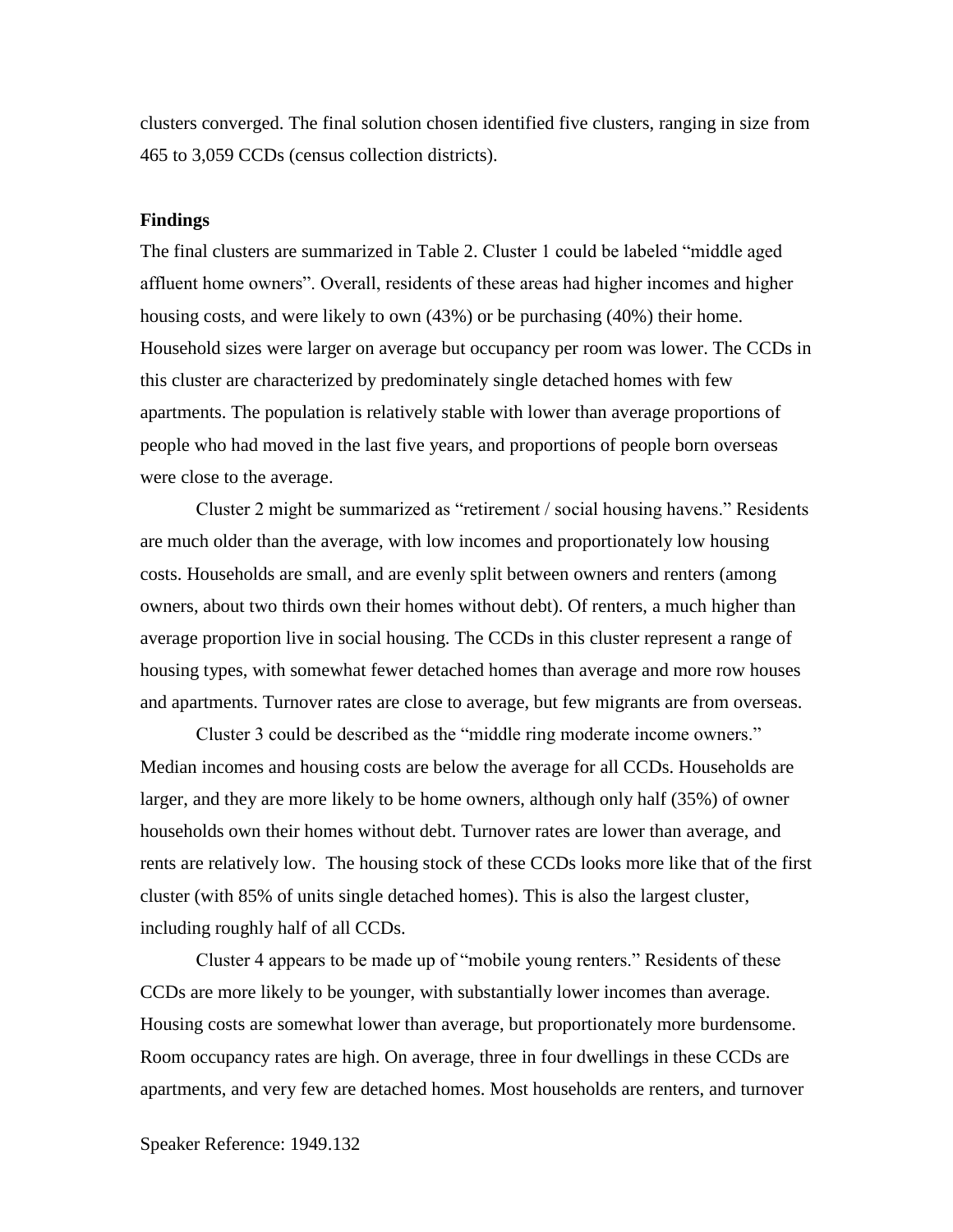rates are high. A higher than average share of migrants in these CCDs moved from overseas.

Cluster 5 may be summarized as "affluent mobile households with choice." Median incomes are high, as are housing costs. Households are small, and apartments and row houses predominate. Renters are slightly in the majority, and turnover rates are high. Slightly more than half of owners owe no debt on their homes, similar to the proportion in cluster 1.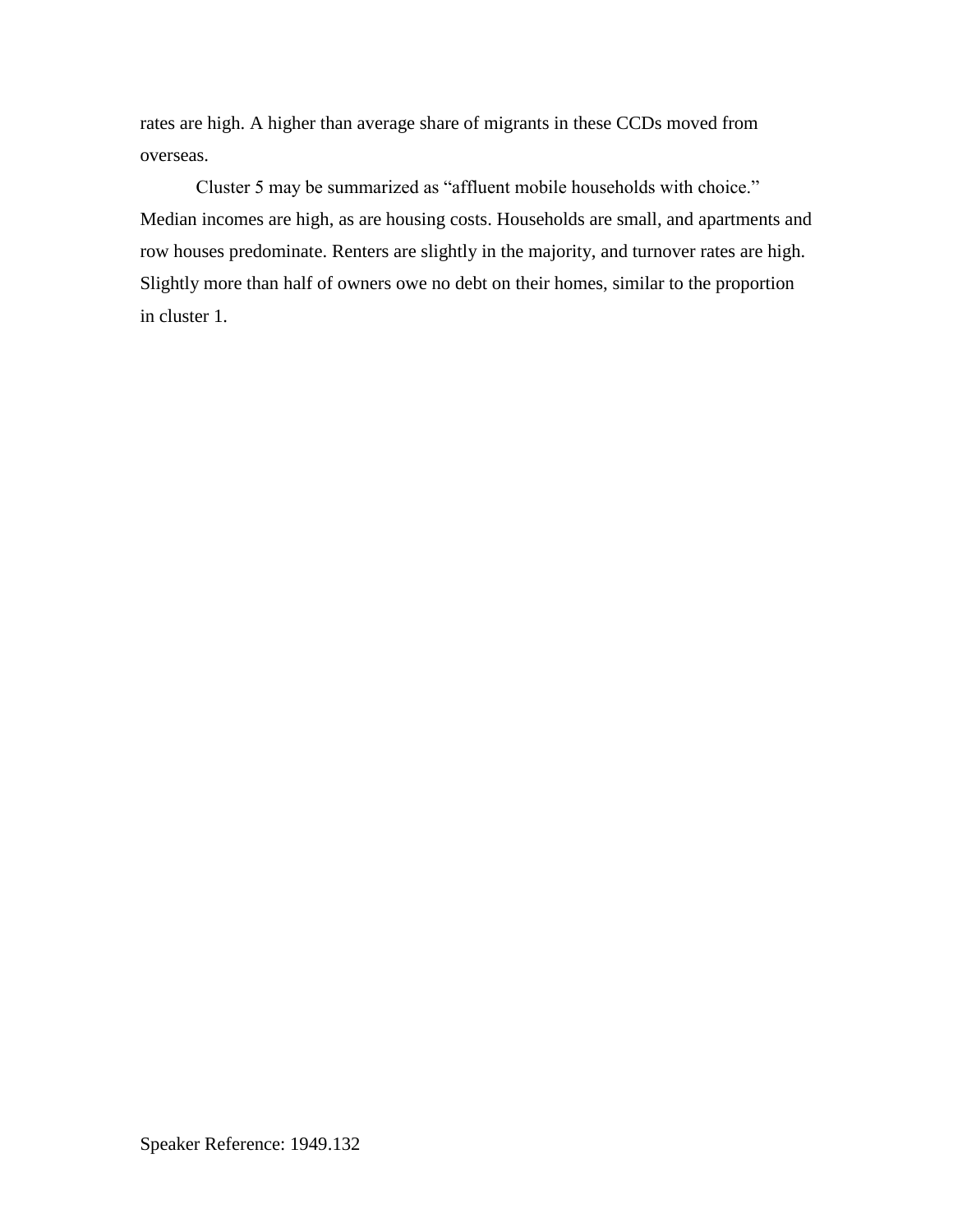## Table 2 Final Cluster Centres

| Cluster                                                           |              |                |            |                |            |            |
|-------------------------------------------------------------------|--------------|----------------|------------|----------------|------------|------------|
|                                                                   | $\mathbf{1}$ | $\overline{2}$ | 3          | $\overline{4}$ | 5          | Mean       |
| Factor score 1<br>(young low<br>income renters)<br>Factor score 2 | $-.72200$    | $-.03704$      | $-.50307$  | 1.77469        | 1.06900    |            |
| (older higher<br>income owners)<br>Factor score 3                 | 1.10935      | $-0.74404$     | $-.56716$  | $-.52851$      | .90545     |            |
| (younger median<br>income owners)                                 | .19240       | $-2.38334$     | .29419     | .58229         | $-0.46862$ |            |
| Number of cases                                                   | 1363         | 465            | 3059       | 779            | 1083       |            |
| Median age                                                        | 38.83        | 49.37          | 35.32      | 31.32          | 36.01      | 36.65      |
| Median weekly<br>family income                                    | \$2,067.74   | \$1,004.07     | \$1,208.07 | \$1,070.24     | \$2,059.88 | \$1,488.41 |
| Median monthly<br>house loan costs                                | \$2,358.33   | \$1,540.21     | \$1,655.08 | \$1,587.86     | \$2,273.55 | \$1,880.68 |
| Median weekly<br>rent                                             | \$402.35     | \$173.81       | \$225.83   | \$241.48       | \$337.27   | \$277.58   |
| Average room<br>occupancy                                         | 1.07         | 1.06           | 1.13       | 1.32           | 1.14       | 1.14       |
| Average<br>household size                                         | 2.98         | 2.02           | 2.92       | 2.36           | 2.04       | 2.66       |
| Proportion<br>houses                                              | .865         | .477           | .853       | .139           | .151       | .634       |
| Proportion row                                                    | .085         | .172           | .097       | .108           | .201       | .118       |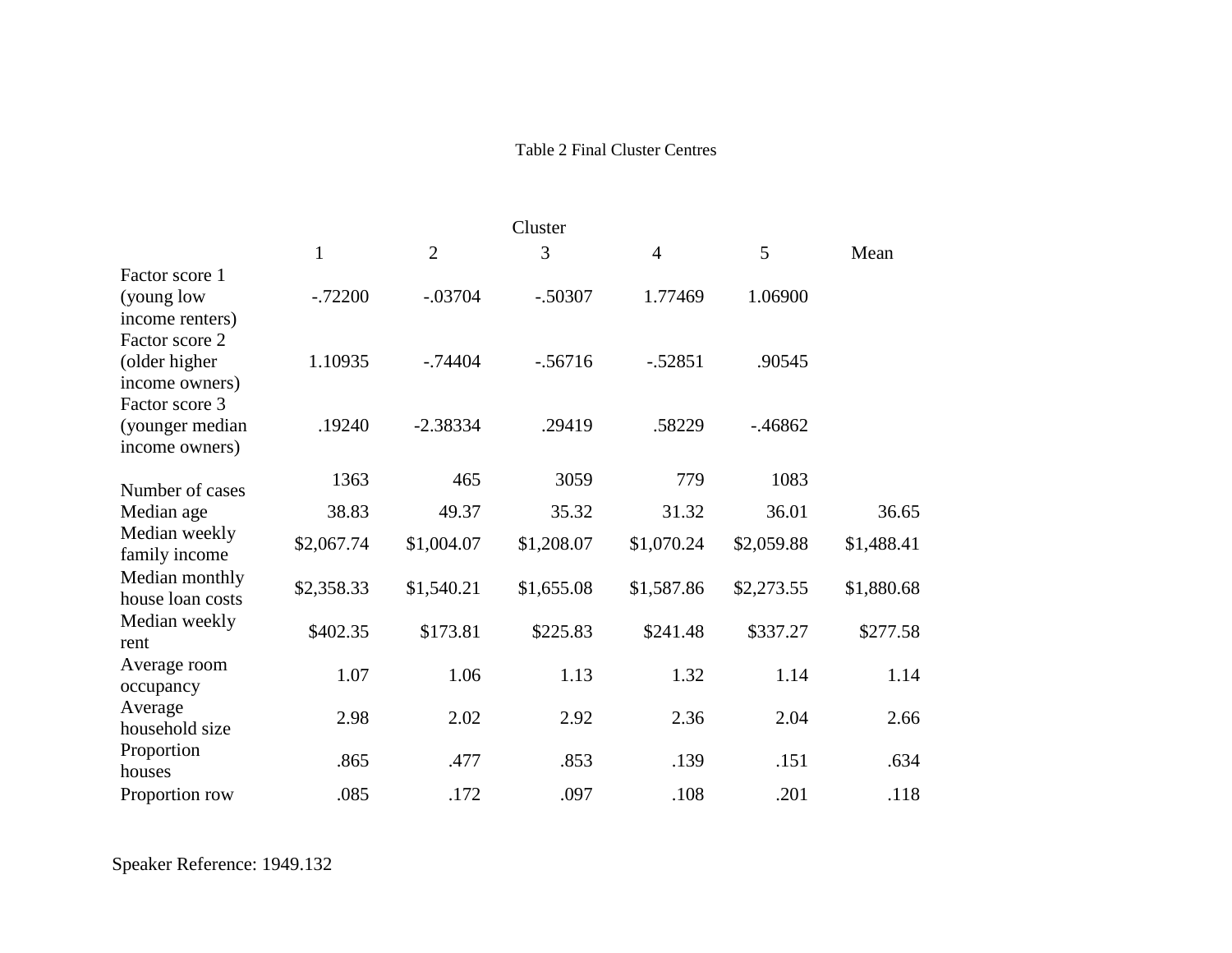| houses                                     |      |      |      |      |      |      |
|--------------------------------------------|------|------|------|------|------|------|
| Proportion<br>apartments                   | .047 | .314 | .041 | .740 | .638 | .237 |
| Home Ownership<br>Rate                     | .831 | .502 | .713 | .363 | .489 | .646 |
| Proportion<br>renters in social<br>housing | .029 | .321 | .166 | .093 | .048 | .122 |
| Proportion<br>moved in last 5<br>years     | .346 | .407 | .336 | .615 | .592 | .416 |
| Proportion<br>overseas<br>migrants         | .128 | .050 | .078 | .243 | .166 | .119 |

Source: Calculated based on 2006 ABS Census of Population and Housing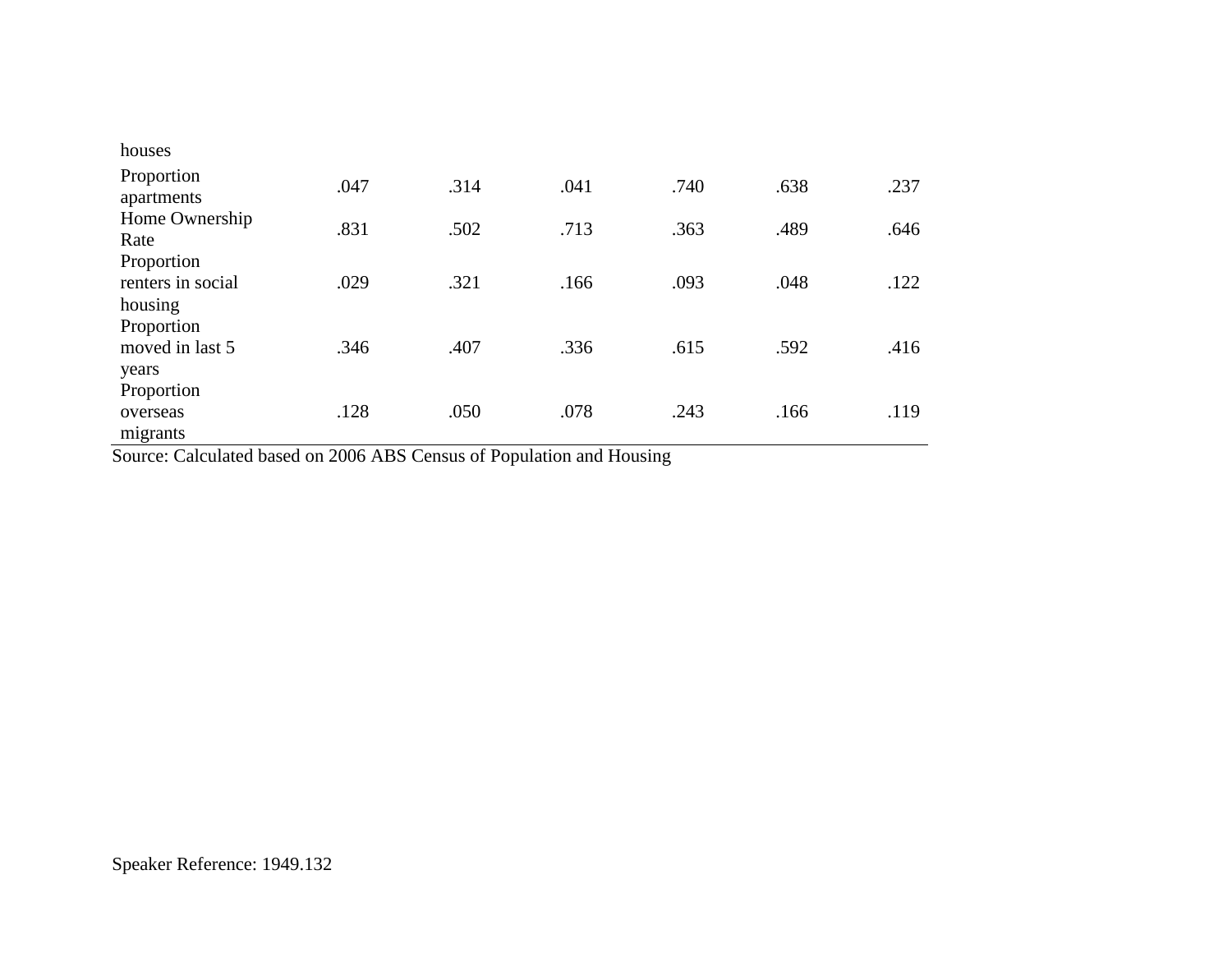Figure 1 shows the spatial distribution of these clusters. While there is some degree of spatial contiguity for CCDs in the same cluster, the pattern is far finer grained than we might have expected. Some spatial relationships are striking though. "Mobile young renters" are clearly concentrated around rail lines and major stations to the west and southwest. "Affluent mobile households with choice" are concentrated in the gentrified suburbs of the Global Arc and inner city, and along the northern rail line, while "Middle aged affluent homeowners" (unsurprisingly) dominate the more desirable waterfront, Eastern suburbs and North Shore locations. Pockets of retirement and social housing havens are interspersed throughout this fabric. The "middle ring moderate income home owners" cluster extends over the majority of the metro area.

Figure 1: Cluster groupings, Sydney Metropolitan area, 2006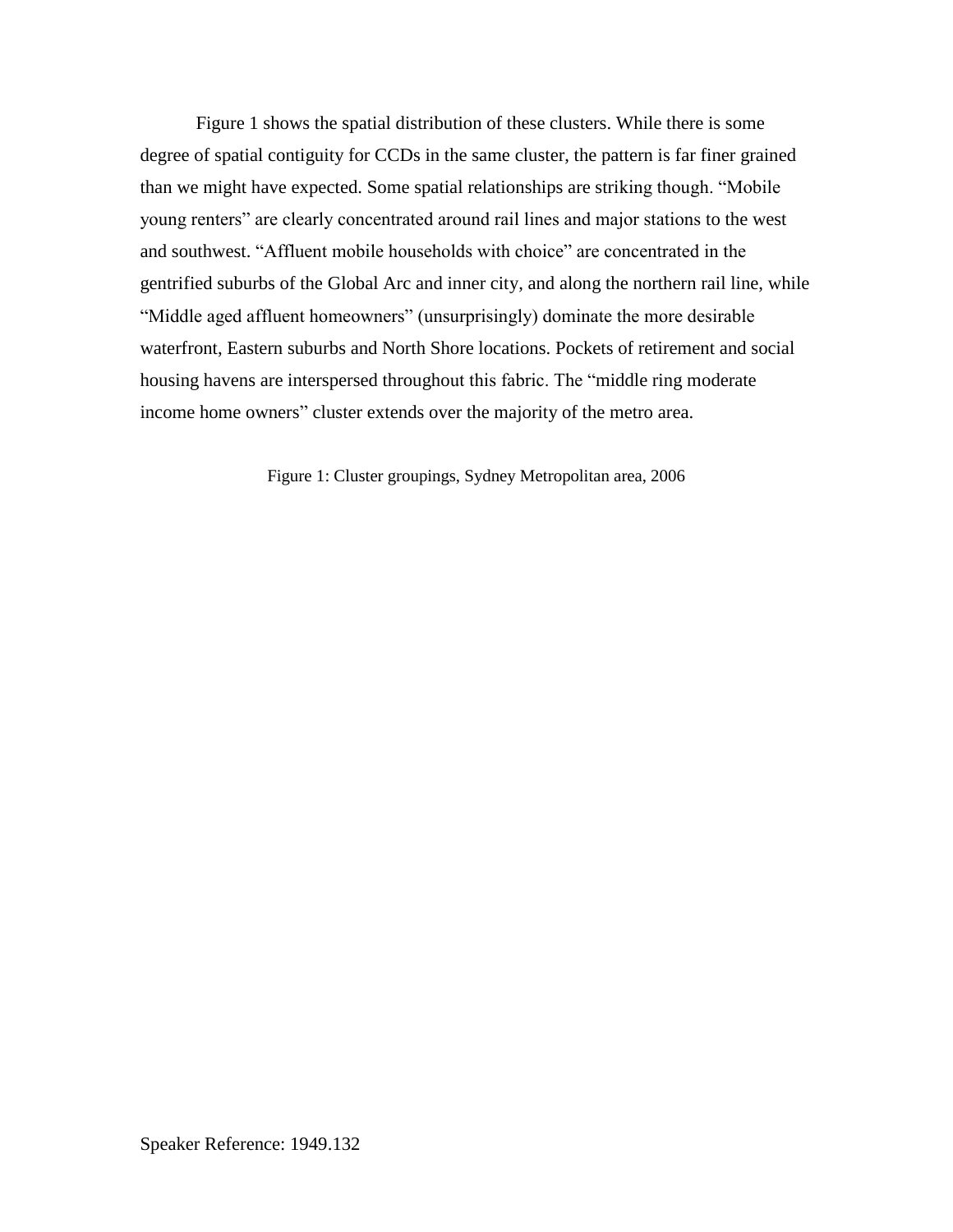# **Cluster Groupings by CCD**

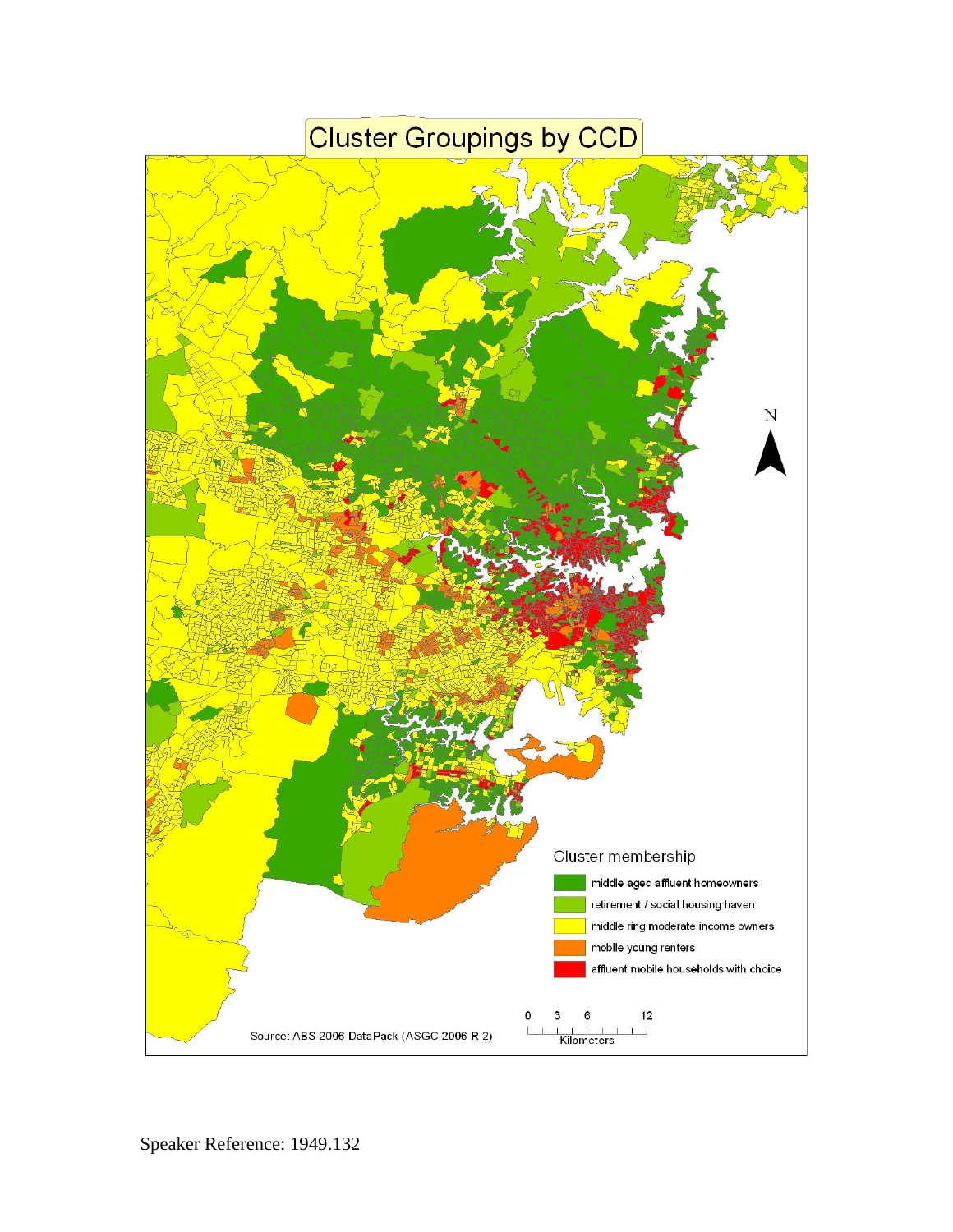Do these clusters offer a useful understanding of the affordability dynamics of local housing markets? Our next step was to analyze variations in key housing market indicators among the five clusters, using a standard one-way ANOVA method, shown in Table 3.

Table 3: Housing Market Indicators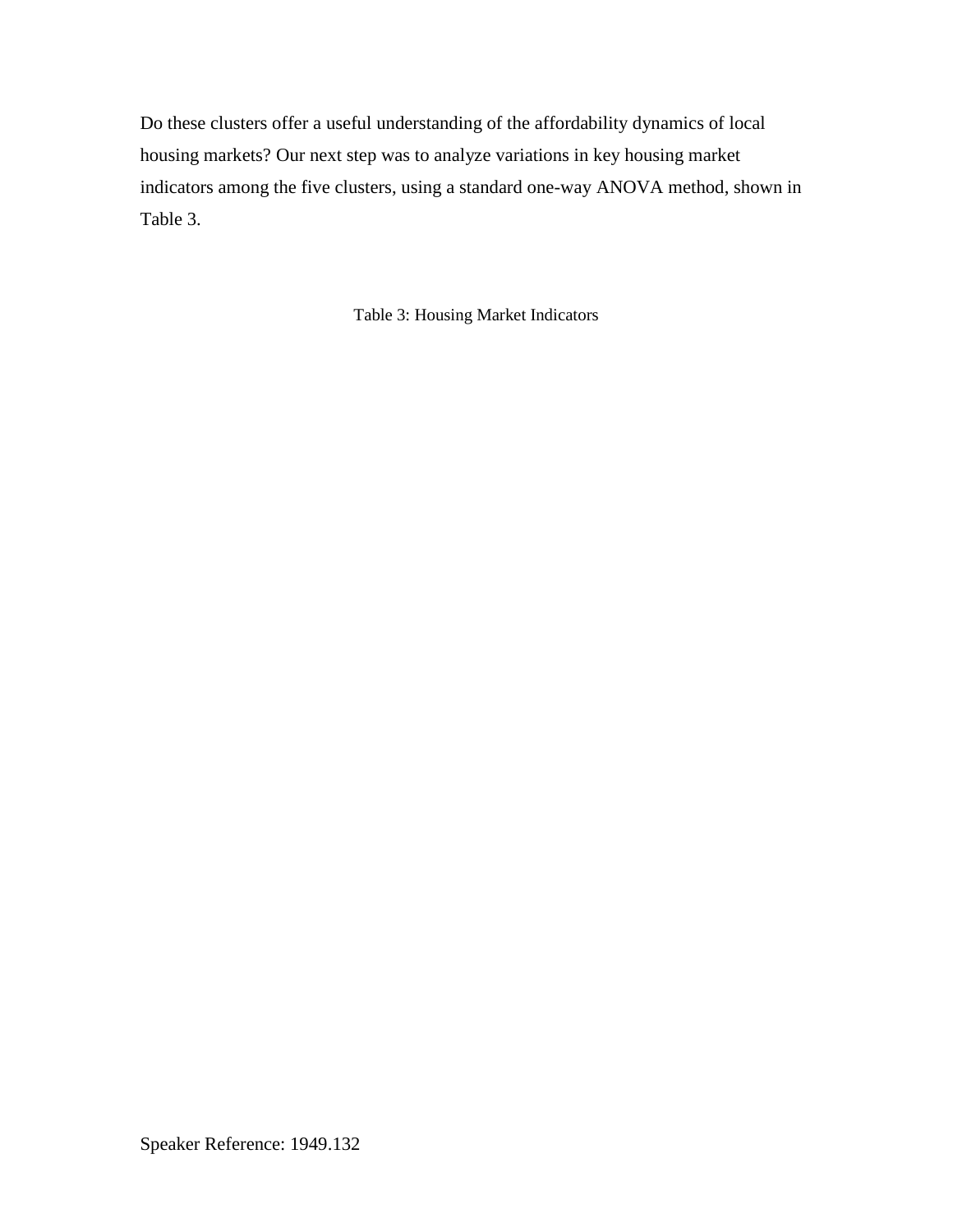|                                                                      | Middle age<br>affluent<br>homeowners | Retirement /<br>social<br>housing<br>havens | Cluster<br>Middle ring<br>moderate<br>income<br>owners | Mobile<br>young<br>renters | Mobile<br>affluent<br>households<br>with choice | Mean    |
|----------------------------------------------------------------------|--------------------------------------|---------------------------------------------|--------------------------------------------------------|----------------------------|-------------------------------------------------|---------|
| annual average change<br>in median price (2003-                      |                                      |                                             |                                                        |                            |                                                 |         |
| 2010)                                                                | 3.50                                 | 2.48                                        | 1.79                                                   | 3.57                       | 4.28                                            | 2.85    |
| change 2003-2005                                                     | 2.44                                 | 3.92                                        | 6.63                                                   | 1.99                       | 2.36                                            | 4.37    |
| change 2005-2008                                                     | 6.42                                 | $-2.90$                                     | $-9.04$                                                | 2.04                       | 4.52                                            | $-1.70$ |
| change 2008-2010                                                     | 14.98                                | 17.76                                       | 17.80                                                  | 21.82                      | 22.78                                           | 18.54   |
| rent to sales ratio 2003                                             | 2.55                                 | 2.91                                        | 2.85                                                   | 2.98                       | 2.94                                            | 2.82    |
| rent to sales ratio 2005                                             | 2.65                                 | 2.96                                        | 2.89                                                   | 3.15                       | 3.07                                            | 2.90    |
| rent to sales ratio 2008                                             | 3.30                                 | 3.99                                        | 4.19                                                   | 4.11                       | 3.81                                            | 3.91    |
| rent to sales ratio 2010<br>Days on market                           | 3.09                                 | 3.79                                        | 4.10                                                   | 3.82                       | 3.39                                            | 3.70    |
| (houses)                                                             | 60.46                                | 61.30                                       | 69.23                                                  | 63.05                      | 56.09                                           | 63.68   |
| Days on market (units)<br>Average value all new<br>construction 2010 | 65.63                                | 66.33                                       | 73.17                                                  | 63.15                      | 56.25                                           | 65.96   |
| (000)<br>Average value new<br>home construction                      | \$354                                | \$265                                       | \$235                                                  | \$256                      | \$373                                           | \$286   |
| 2010                                                                 | \$489                                | \$353                                       | \$282                                                  | \$358                      | \$549                                           | \$380   |
| Average value new unit<br>construction 2010                          | \$268                                | \$221                                       | \$195                                                  | \$229                      | \$335                                           | \$237   |

Speaker Reference: 1949.132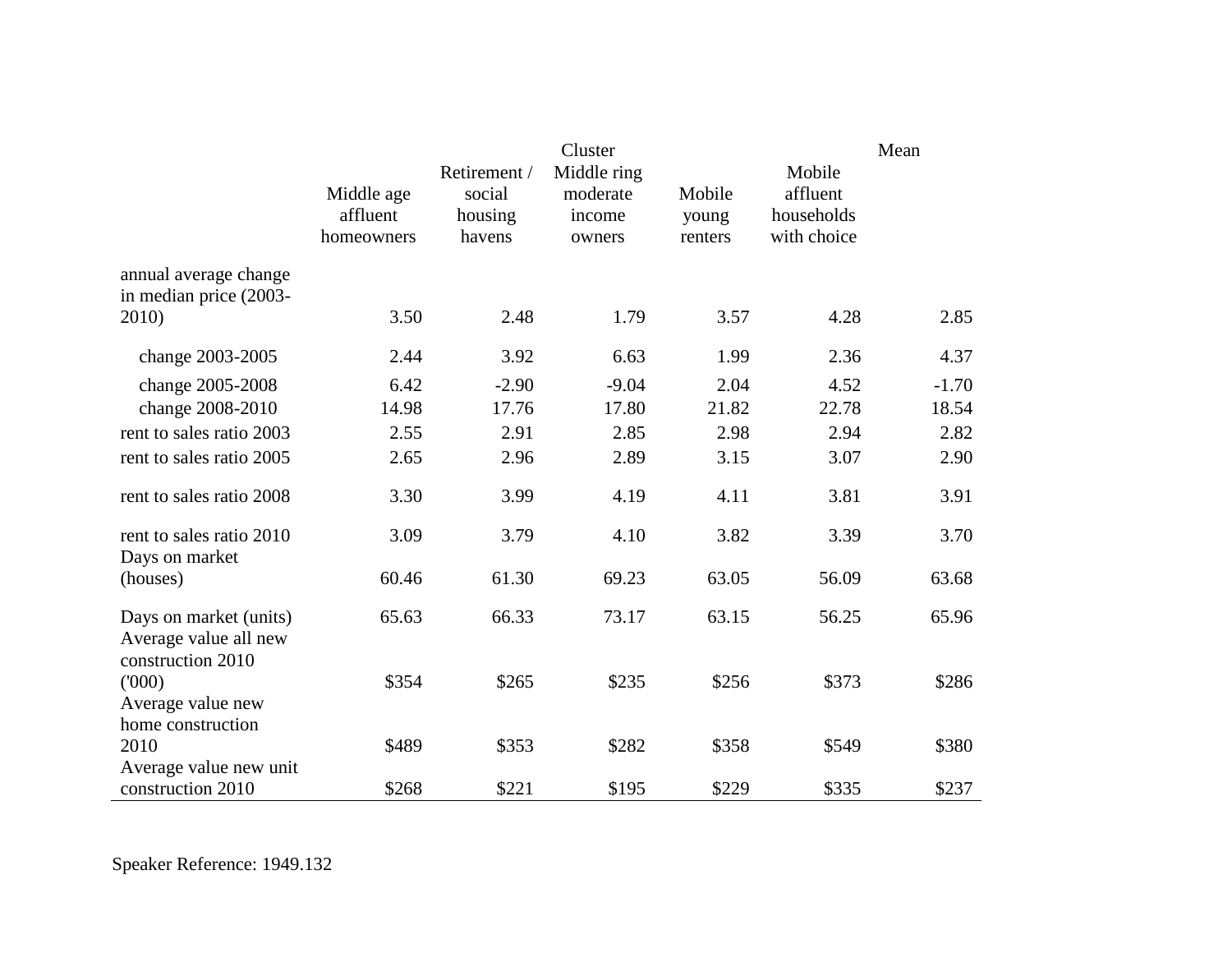| Average value of     |       |       |       |       |       |       |
|----------------------|-------|-------|-------|-------|-------|-------|
| alterations as a     |       |       |       |       |       |       |
| proportion of all    |       |       |       |       |       |       |
| residential building | 29.97 | 23.85 | 15.14 | 23.84 | 36.77 | 23.21 |

Source: NSW Land and Property Authority property transaction data 2003; 2005; 2008; 2010; Domayne.com sales profiles by suburb;

ABS Construction statistics 2010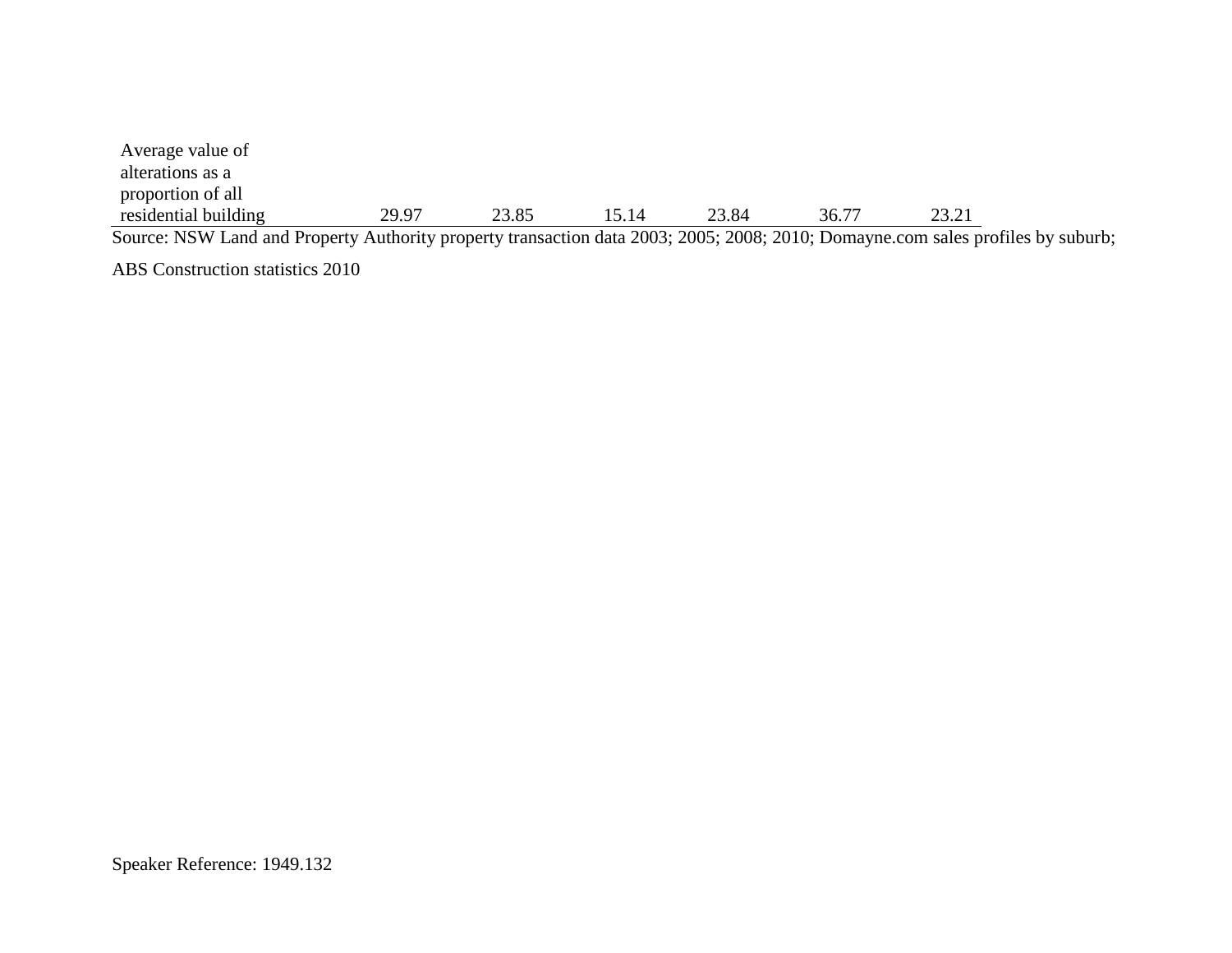Annual average price changes are based on median sales data reported by the NSW Land and Property Management Authority by postal area (medians were converted to Statistical Local Area equivalents using an average weighted median technique). Clusters 1, 4, and 5 have seen strong growth in sales prices on average (middle aged affluent home owners, mobile young renters, and mobile affluent households with choice). Homeowners and investors in these three clusters have benefited from strong demand for housing in these waterfront, inner city and rail-accessible locations. The retirement / social housing havens have seen respectable annual growth overall, with prices recovering from the downturn between 2005 and 2008 with strong 2008-2010 period growth (possibly related to new demand stimulated by the FHOG enhancements). But half of Sydney's CCDs have experienced a different trajectory. After strong growth from 2003 – 2005, middle ring moderate income homeowner CCDs saw median sales prices decline by more than 9% between 2005 and 2008, a period of economic expansion but also interest rate increases. The trend reversed and growth was in line with other markets from 2008 to 2010, likely reflecting the impact of sharp reductions in interest rates, combined with the effects of stimulus spending. With a high proportion of moderate to lower income indebted home purchasers, these markets may be far more vulnerable to interest rate swings than areas in clusters 1, 4, or 5. Over time, rents in the middle ring suburbs have moved out of line with average rent to value ratios in the metro area, which has likely put upward pressure on rental affordability (these CCDs offered relatively lower median rents in 2006).

"Days on market" is another indicator of the relative strength of demand in a local market. Long periods between listing and selling a property indicate a slack market with lower demand (or, low demand at the asking price). Cluster 5 CCDs have much shorter than average marketing periods, providing further support for the existence of a very tight market in these locations. Cluster 3 has longer than average marketing periods, supporting other indicators that point to a slacker market. The average value of new construction follows a similar pattern, with Cluster 5 attracting the most expensive new dwellings and Cluster 3 the least expensive. The margin on units developed in Cluster 3 is likely much narrower; minimum current construction costs are likely to exceed the \$195,248 average value of new units (NHSC 2010). An index of the value of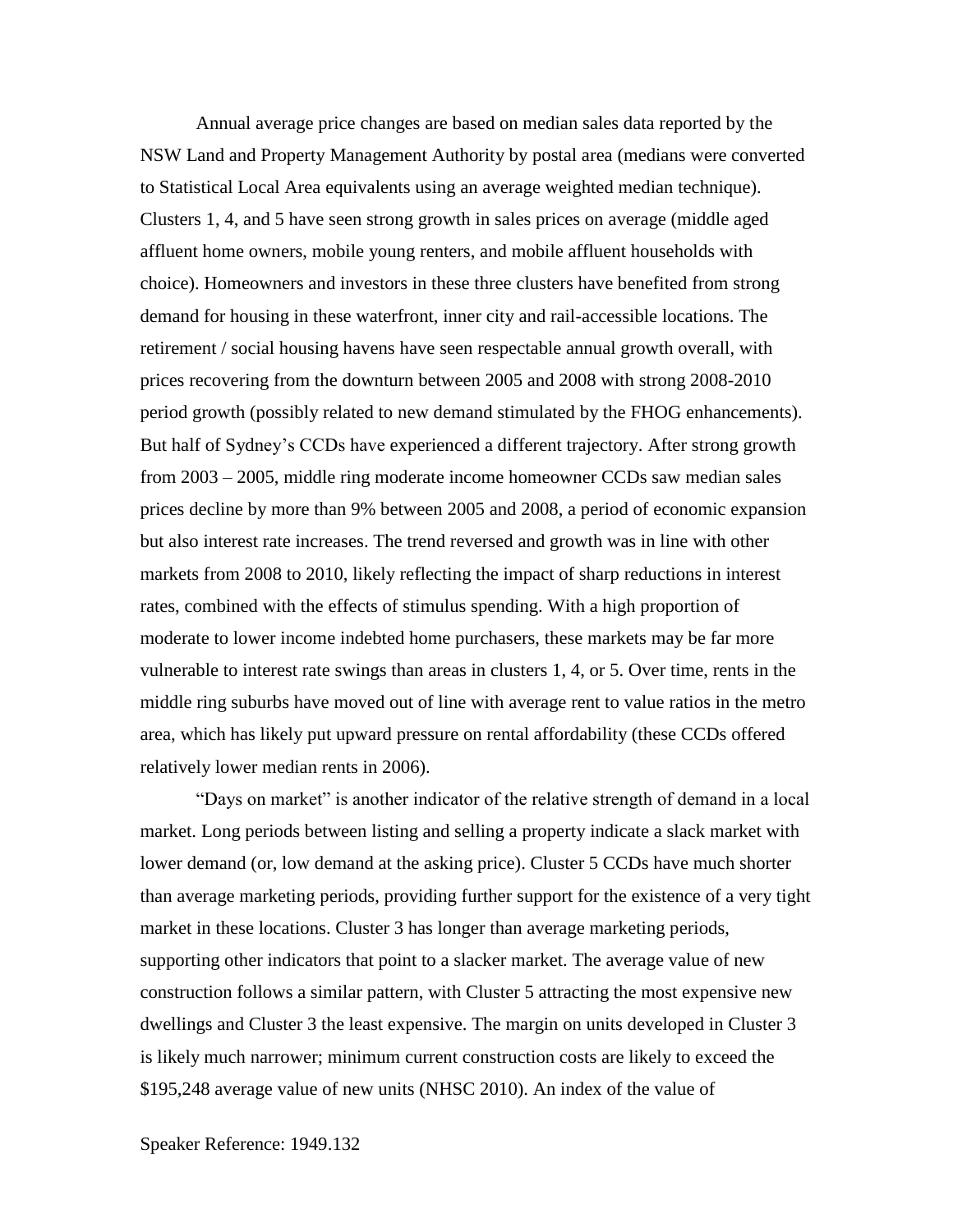expenditures on alterations and upgrading as a percent of all expenditure on residential building shows a concentration of investment in the gentrifying areas of Cluster 5 CCDs (and above-average spending in Cluster 1), in contrast to much lower rates of upgrading investment in Cluster 3 CCDs.

#### **Policy implications**

Sydney's fragmented housing submarkets pose contrasting challenges for resolving the metropolitan area's housing supply problems. The "middle ring moderate income owner" cluster offers a less appealing development environment, with slacker demand, lower capital appreciation, and greater vulnerability to housing cost changes. Development costs for new housing may not be supported by sales prices, especially if recent stimulusled increases reverse or lapse. Sharp increases in interest rates could precipitate further slackening of demand, price declines, and increased mortgage stress. Clearly, there is substantial variability within this large cluster and not all CCDs will be equally vulnerable, but the areas in this group share features that suggest there could be spillover effects from weaknesses in neighbouring housing markets.

While the "retirement / social housing haven" cluster has lower median family incomes and a larger gap between incomes and housing costs, market trends in these neighbourhoods have been more stable and a much lower proportion of owners would be vulnerable to interest rate increases. Rental options are also stabilized by the high proportion of social housing in these locations, although home ownership may be far out of reach for current renters.

The "mobile young renter" cluster has a similar gap between median incomes and housing costs, but here housing cost burdens are more likely to be managed by increasing occupancy. At an average of more than 1.3 people per room, overcrowding is a significant problem. In the medium term, severely overcrowded housing will raise quality and safety concerns. There is substantial unmet demand for affordably priced housing in these accessible but less amenity-rich locations. This unmet demand has kept investment and price appreciation at high levels. But future investment and additions may be constrained by the availability of redevelopable land.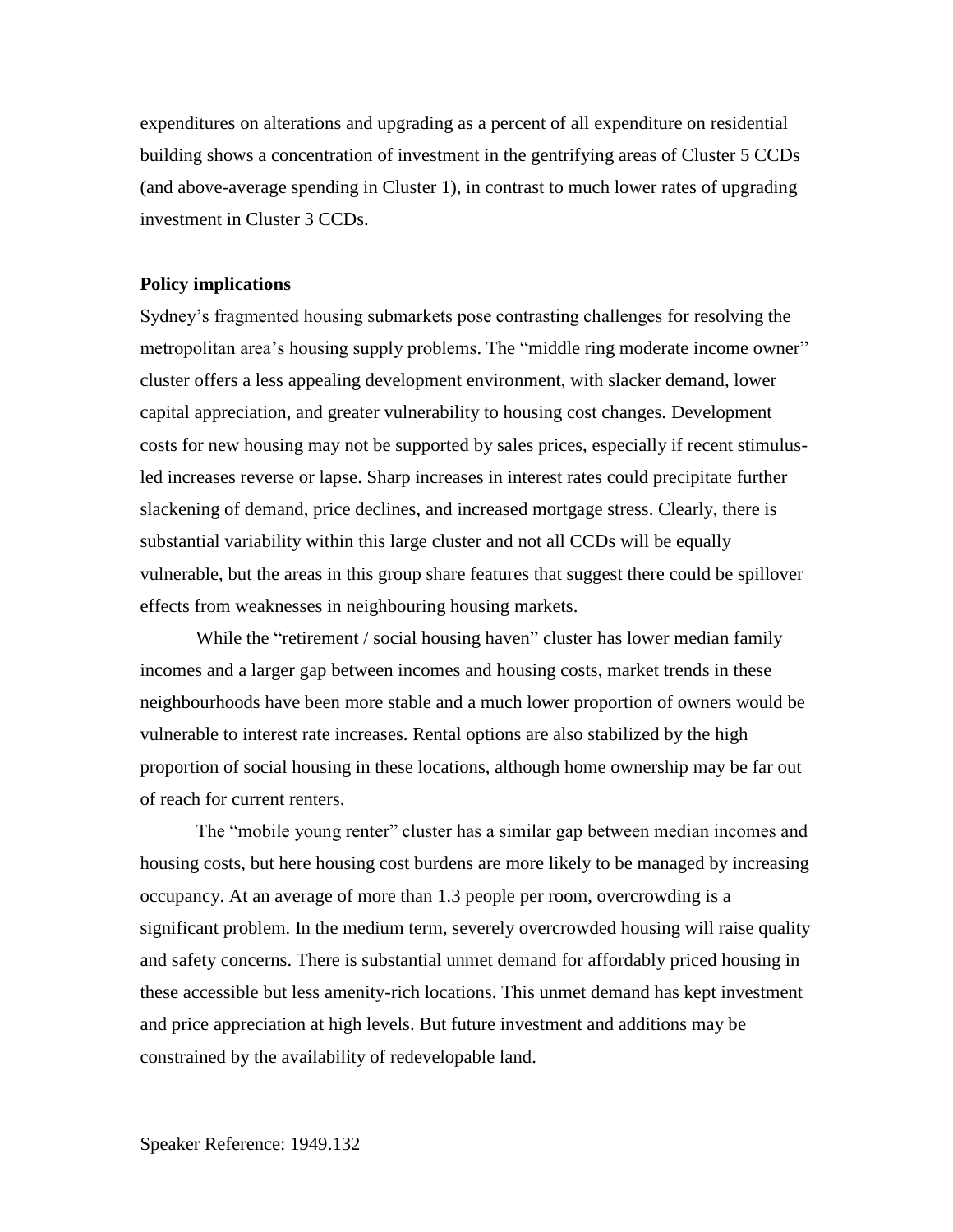Clusters 1 and 5 have more affluent households on average, and indicators point to thriving housing markets in these amenity-rich areas. The "mobile affluent households with choice" cluster in particular poses the opposite challenges to that of the "middle ring" moderate owner" cluster: the problem is to avoid over-speculation and continued rapid appreciation which may not be sustainable. In addition, this cluster includes some of the most accessible locations, where the remaining affordable housing stock is under pressure from redevelopment and high rates of upgrading.

Some existing housing policy tools have a role in meeting these challenges, if they are carefully targeted. Inclusionary zoning is well suited to maintaining an affordable housing stock in the rapidly redeveloping "mobile affluent households with choice" clusters (and to some extent the "middle aged affluent homeowners" cluster). In these locations, development margins are wide, and well designed regulations and offsets could make limited price housing feasible without cross-subsidies from other households. Waivers on parking requirements, density bonuses, and different standards of interior finish could reduce costs. Urban redevelopment land is limited, and in particular the larger parcels in public ownership offer an opportunity to impose requirements while still leaving developers with acceptable margins. However, inclusionary requirements will be more effective if they must be met in-kind rather than through in-lieu fees. The central rationale for such a policy is to replace affordable housing lost to redevelopment, to capitalize on the value of an accessible location, and to retain a measure of social and economic integration in rapidly appreciating areas. In-kind contributions could involve land provision to community housing providers as well as set asides of units within new developments.

But inclusionary zoning is not appropriate everywhere: it would be ineffectual and counter-productive in the slacker markets of the "middle ring moderate income owners" cluster, and would place greater pressure on market affordability in clusters 2 and 4. However, new subsidized rental housing under the NRAS scheme would be a very appropriate strategy in the overcrowded and relatively high-priced rental markets of the "mobile young renters" cluster. Accessibility is high in these locations but affordability is worsening. These locations are already appealing to investors, and new affordable rental housing in these locations could be priced well below market rates, capitalizing on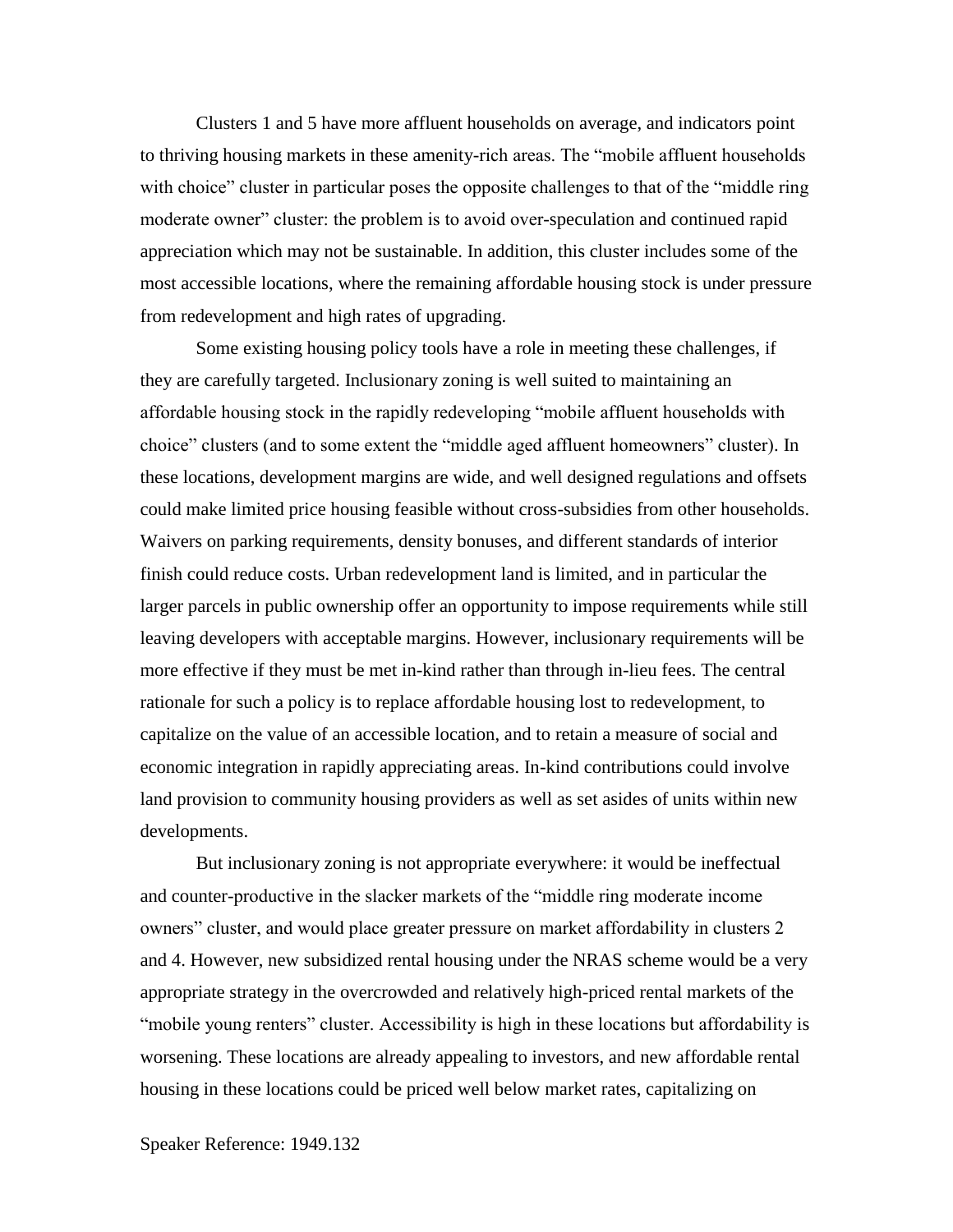expectations of continued strong appreciation. Currently, the NRAS is not designed to preserve affordability for very long, and added value might be negotiated in future iterations of the program in the strong markets typical of this cluster.

"Middle ring moderate income owner" neighbourhoods require a combined approach, to stabilize and support effective demand, and provide protection against interest rate swings (for existing as well as new owners). Current home buyer subsidies are poorly designed to address these problems. As we argued above, the FHOG is too blunt an instrument to increase purchasing power because its effects are dissipated across all home prices within first time buyer segments of the market. A place-targeted support to make up the gap between development costs and sales prices in lower value neighbourhoods would be a more effective way to compensate for the weakness of effective demand in those locations. A subsidy delivered through a soft second mortgage to home buyers (rather than a direct capital subsidy to developers) could improve both development feasibility and home ownership opportunities. In addition, mortgages that offer more predictability and reduce vulnerability to interest rate swings could serve current as well as future owners, supporting prices and thus stabilizing markets. There is relatively little experience with competitively priced fixed rate mortgages in Australia, but there are strong arguments that reducing exposure to interest rate swings can stabilize housing prices (Tsatsaronis and Zhu 2004). In the US, lower income first home buyers (and buyers in distressed neighbourhoods) have access to fixed below market interest rate loans from participating banks, which are funded by tax exempt bonds issued by state governments. While such a strategy would represent a considerable innovation, it would be especially valuable in the middle ring suburbs identified here. However, incentives such as these would be counter productive in neighbourhoods with very strong appreciation (clusters 1, 4, and 5).

#### **Conclusions**

This paper has investigated one approach to modeling the structure of Sydney's housing submarkets, and illustrated how a spatially differentiated picture might inform a spatially sensitive metropolitan housing policy. The submarkets identified were associated with different sorts of housing affordability problems, ranging from rising costs in the most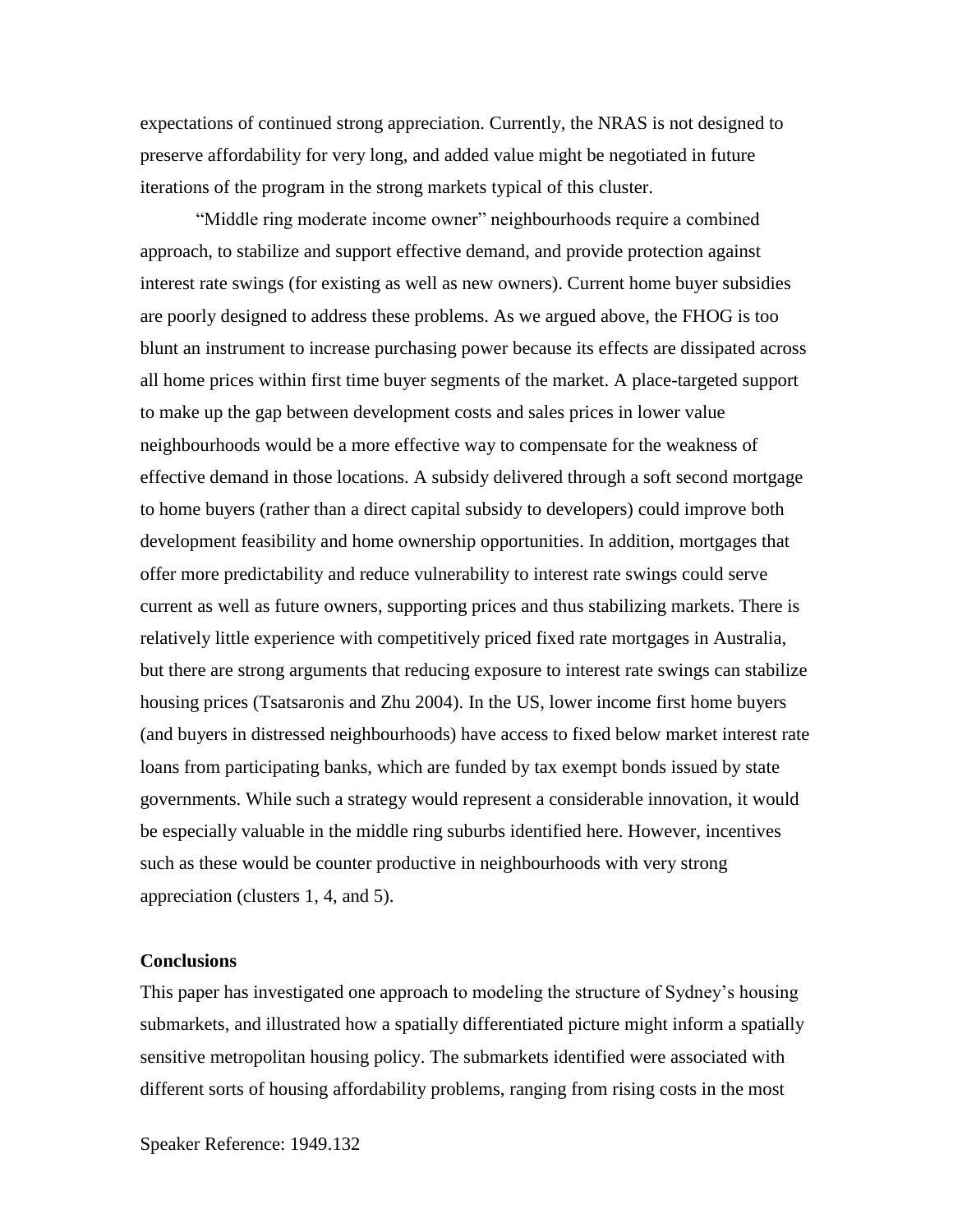accessible locations to interest rate vulnerability elsewhere. Using identical policy interventions across all markets is likely to have perverse effects, as tight markets are overheated, further increasing displacement and over inflation, while slack markets continue to languish. The preceding section provided illustrations of spatially targeted interventions to address affordability problems in particular submarkets. Without targeting, incentives are more likely to be used in locations that maximize developer returns rather than affordability (or other public goals).

A closer link between sub market analysis and incentives relies on current and transparent housing market indicators. Reaching agreement on benchmarks that would trigger eligibility, and providing adequate evidence for those benchmarks, poses political and institutional challenges. A commitment to using public funds strategically, and justifying supply- and demand-side supports based on evidence and analysis, are essential preconditions for this institutional shift. How that shift may be accomplished is a subject for future research.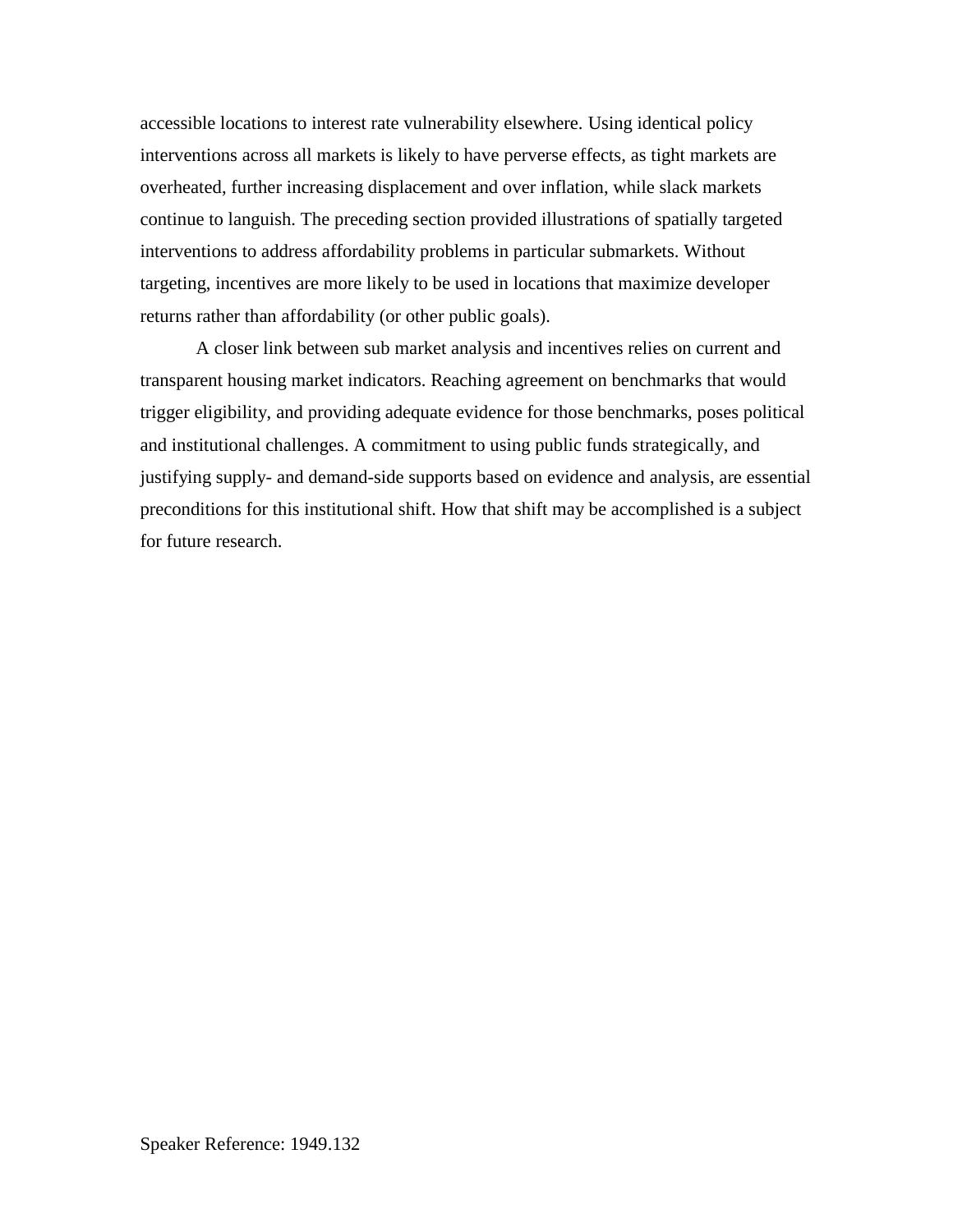#### *Books/Edited Books/Book Chapters:*

Aldenderfer MS, & Blashfield RK, (1984). *Cluster Analysis*. Newbury Park, CA: Sage

Afifi AA, Clark V, & May S (2004). *Computer aided multivariate analysis*. Chapman and Hall

Grigsby WG (1963). *Housing markets and public policy*. Philadelphia: University of Pennsylvania Press

Kain J, & Quigley J (1975). *Housing markets and racial discrimination: a microeconomic analysis*. New York: National Bureau for Economic Research.

#### *Journal Articles:*

Bates LK (2006). Does neighborhood really matter? Comparing historically defined neighborhood boundaries with housing submarkets. *Journal of Planning Education and Research,* 26 (1): 5-17

Beer A, Kearins B, & Pieters H (2007). Housing affordability and planning in Australia: the challenge of policy under neo-liberalism. *Housing Studies,* 22(1): 11-24

Bourassa SC, Hoesli M, &. Peng VS (2003). Do housing submarkets really matter? *Journal of Housing Economics* 12: 12-28

Bourassa SC & Yin M (2006). Housing tenure choice in Australia and the United States: impacts of alternative subsidy policies. *Real Estate Economics* 34 (2): 303-328

Brown PJB, & Hincks S (2008). A framework for housing market area delineation: principles and application. *Urban Studies* 45 (1): 2225-2247

Brunick NJ (2004). The inclusionary housing debate: the effectiveness of mandatory over voluntary programs. *Zoning Practice* 21 (9): 2-7

Bunker R, Holloway D, and Randolph B (2005). Building the connection between housing needs and metropolitan planning in Sydney, Australia. *Housing Studies* 20 (5): 771-794

Burke T,  $\&$  Hulse K (2010). The institutional structure of housing and the sub-prime crisis: an Australian case study. *Housing Studies* (online First, September 20).

Burrows R, & Gane N (2006). Geodemographics, software, and class. *Sociology* 40 (5): 793- 812

Calavita N, Grimes K, & Mallach A (1997). Inclusionary housing in California and New Jersey: a comparative analysis. *Housing Policy Debate* 8 (1): 109-142

Dodson J, & Sipes N (2008). Planned household risk: mortgage and oil vulnerability in Australian cities. *Australian Planner* 45 (1): 38-47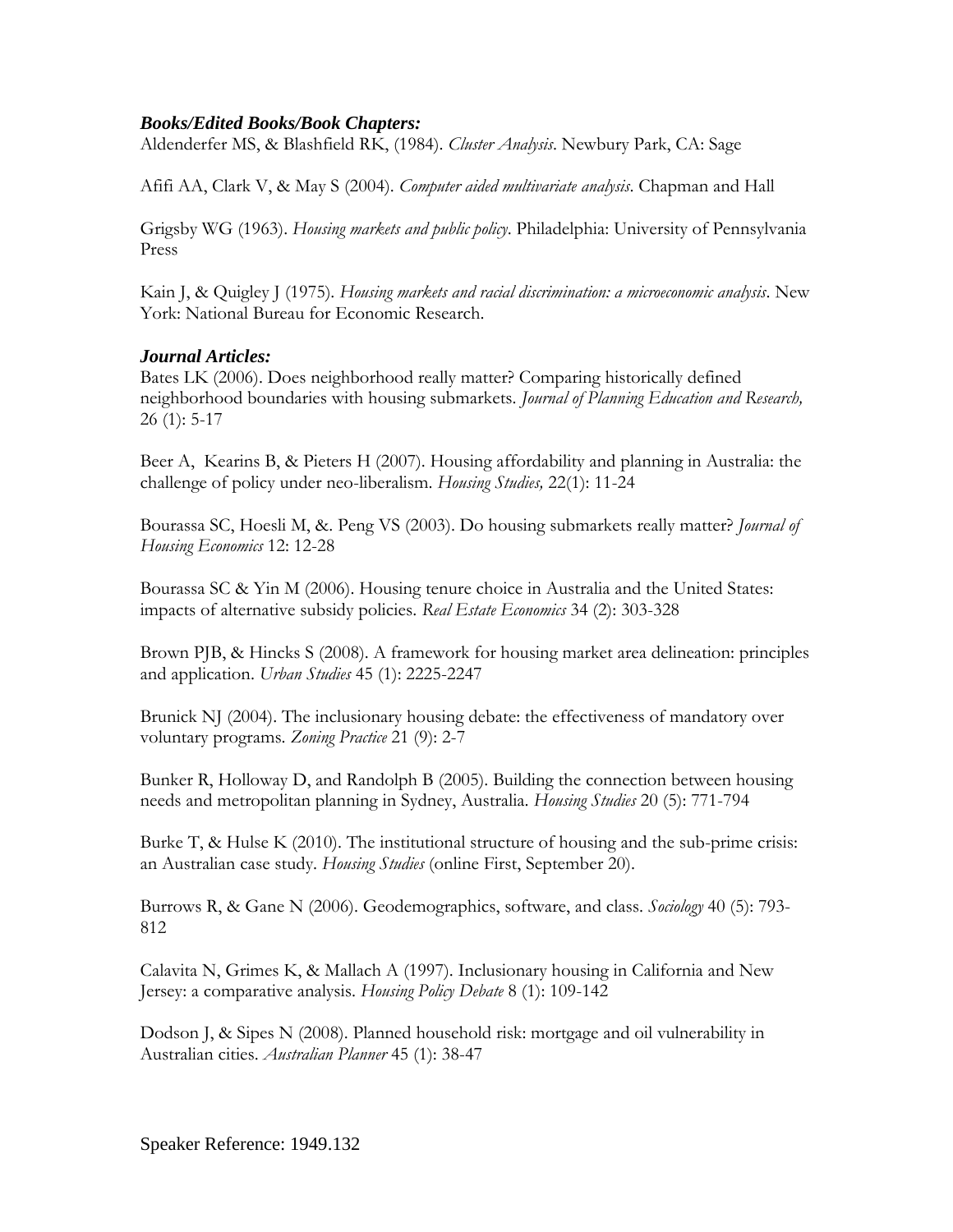Galster G (1996). William Grigsby and the analysis of housing submarkets and filtering. *Urban Studies* 33 (10): 1797-1805

Galster G (1997). Comparing demand-side and supply-side housing policies: sub-market and spatial perspectives. *Housing Studies* 12 (4): 561-577

Galster G (2003). Investigating behavioural impacts of poor neighborhoods: towards new data and analytical strategies. *Housing Studies* 18 (6): 893-914

Gilmour T (2010). Planning power: delivering affordable housing. *New Planner* 84: 6-9

Goetzman WN, Spiegel M, & Wachter SM (1998). Do cities and suburbs cluster? *Cityscape: a Journal of Policy Development and Research* 3 (3): 193-203

Johnston R, Forrest J, & Poulsen M (2001). The geography of an EthniCity: residential segregation of birthplace and language groups in Sydney, 1996. *Housing Studies* 16 (5): 569- 594

McGuirk P & O'Neill P (2002). Planning a prosperous Sydney: the challenges of planning urban development in the new urban context. *Australian Geographer* 33(3): 301-316

Meen D, & Meen G (2003). Social behaviour as a basis for modeling the urban housing market: a review. *Urban Studies* 40 (5-6): 917-935

Pendall R (1999). Do land use controls cause sprawl? *Environment and Planning B: Planning and Design*. 26: 555-571

Poulsen M, Johnston R, & Forrest J (2002). Plural cities and ethnic enclaves: introducing a measurement procedure for comparative study. *International Journal of Urban and Regional Research* 26 (2): 229-243

Powell B, & Stringham E (2005). The economics of inclusionary zoning reclaimed: how effective are price controls? *Florida State University Law Review* 33: 471-499

Randolph B, & Holloway D (2004). The suburbanization of disadvantage in Sydney: new problems, new policies. *Opolis* 1 (1): 49-65

Randolph B (2006). Delivering the compact city in Australia: current trends and future implications. *Urban Policy and Research* 24 (4): 473-490

Searle G (2002). The demise of place equity in Sydney's economic development planning. *Australian Geographer* 33(3): 317-336

Watkins CA (2001). The definition and identification of housing submarkets. *Environment and Planning A* 33: 2235-2253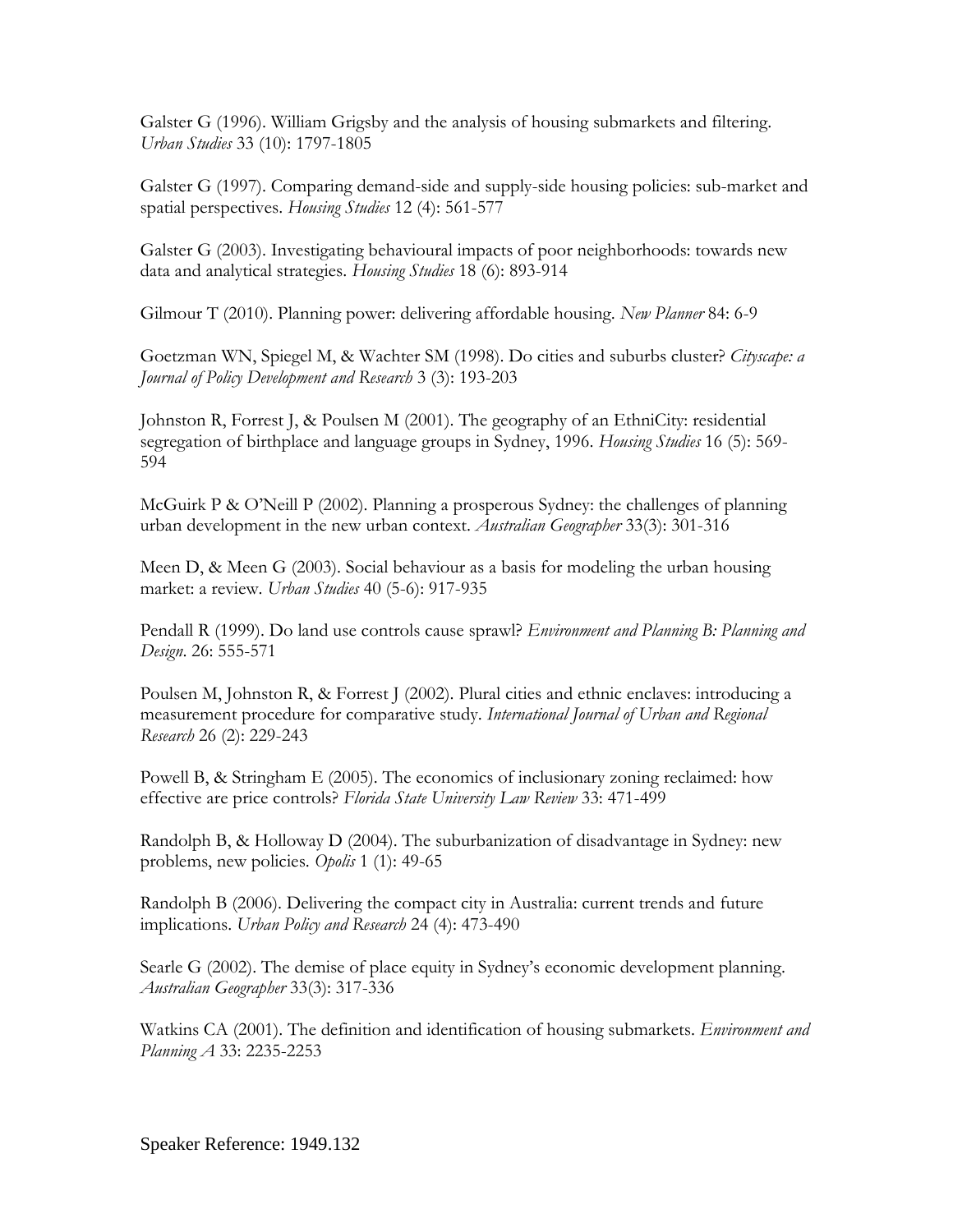Williams P (2000). Inclusionary zoning and affordable housing in Sydney. *Urban Policy and Research* 18 (3): 291-310

### *Government/NGO/Other Publications*

Blair J, Prasad D, Judd B, Zehner R, Soebarto V, & Hyde R (2004). *Affordability and sustainability outcomes: a triple bottom line assessment of traditional development and master planned communities*. AHURI Final report no. 63. Australian Housing and Urban Research Institute

Commonwealth of Australia. (2008). *A good house is hard to find: housing affordability in Australia*. Parliament of Australia, Senate Select Committee on Housing Affordability in Australia. Available at

[http://www.aph.gov.au/SEnate/committee/hsaf\\_ctte/report/index.htm](http://www.aph.gov.au/SEnate/committee/hsaf_ctte/report/index.htm)

Costello GJ (2006). The impact of stamp duty reductions in first-time homebuyer markets – a Western Australia case study. Paper presented at  $12<sup>th</sup>$  Pacific Rim Real Estate Society Conference, Auckland, 22-25 January.

FAHCSIA (Australian Government Department of Families, Housing, Community Services and Indigenous Affairs). N.d. Information about National Rental Affordability Scheme. Accessed 16 December 2010 at [http://www.fahcsia.gov.au/sa/housing/progserv/affordability/nras/Pages/nras\\_info.aspx](http://www.fahcsia.gov.au/sa/housing/progserv/affordability/nras/Pages/nras_info.aspx)

Martin C (2009). Time to rethink the First Home Owners Grant. *ABC News* (12 May) Accessed 24 September 2010 at <http://www.abc.net.au/news/stories/2009/05/12/2567925.htm>

National Housing Supply Council (NHSC) (2010). *2010 State of Supply Report*. Available at [http://www.nhsc.org.au/state\\_of\\_supply/2009\\_ssr\\_rpt/default.htm](http://www.nhsc.org.au/state_of_supply/2009_ssr_rpt/default.htm)

O'Farrell, B. 2011. Balanced growth will bring Sydney in line with other capitals. available at [http://www.nsw.liberal.org.au/index.php?option=com\\_k2&view=item&id=1329:balanced](http://www.nsw.liberal.org.au/index.php?option=com_k2&view=item&id=1329:balanced-growth-will-bring-sydney-in-line-with-other-capitals&tmpl=component&print=1)[growth-will-bring-sydney-in-line-with-other-capitals&tmpl=component&print=1](http://www.nsw.liberal.org.au/index.php?option=com_k2&view=item&id=1329:balanced-growth-will-bring-sydney-in-line-with-other-capitals&tmpl=component&print=1)

Premier of NSW (2010). *Significant reform to local council infrastructure charges*. New Release, NSW Government (4 June). Available at: <http://www.gcc.nsw.gov.au/media/100604%20Housing.pdf>

Randolph B (2008). *Socially inclusive urban renewal in low value suburbs: a synopsis of issues and an agenda for action*. Issue Paper no. 6, City Futures Research Centre, University of New South Wales

Trubka R, Newman P, & Bilsborough D (2009). *Assessing the costs of alternative development paths in Australian cities*. Curtin University Sustainability Policy Institute. Available at [http://sustainability.curtin.edu.au/local/docs/Curtin\\_Sustainability\\_Paper\\_0209.pdf](http://sustainability.curtin.edu.au/local/docs/Curtin_Sustainability_Paper_0209.pdf)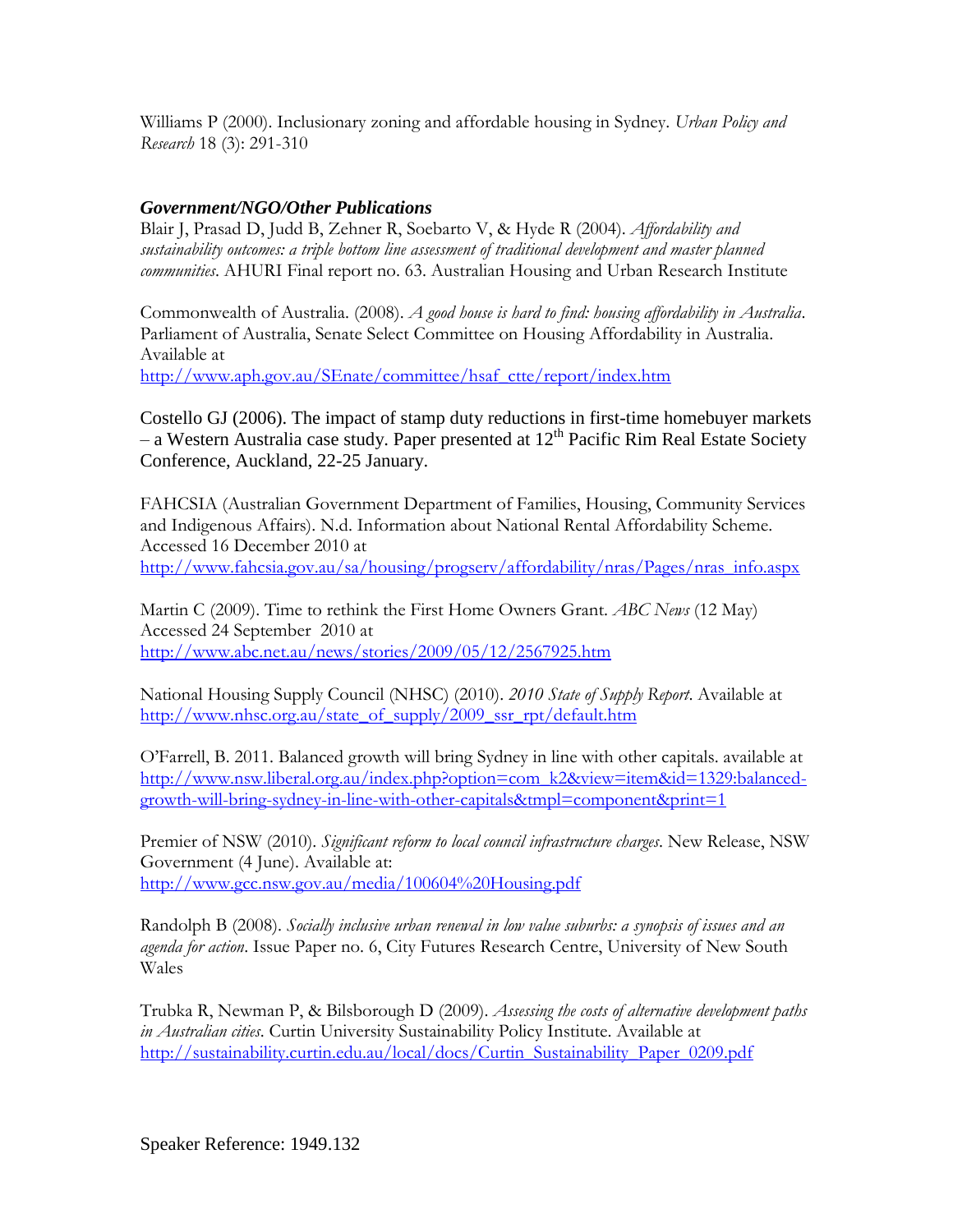Urban Development Institute of Australia (UDIA) (2010). *UDIA NSW Policy Agenda 2010*. Available at [http://www.udia](http://www.udia-nsw.com.au/resource/UDIA%20NSW%20Policy%20Agenda%202010.pdf)[nsw.com.au/resource/UDIA%20NSW%20Policy%20Agenda%202010.pdf](http://www.udia-nsw.com.au/resource/UDIA%20NSW%20Policy%20Agenda%202010.pdf)

Urban Task Force Australia (2010). *Livable Centres: regulations shape reality: form first*. Available at:<http://www.urbantaskforce.com.au/LiveableCentres.php>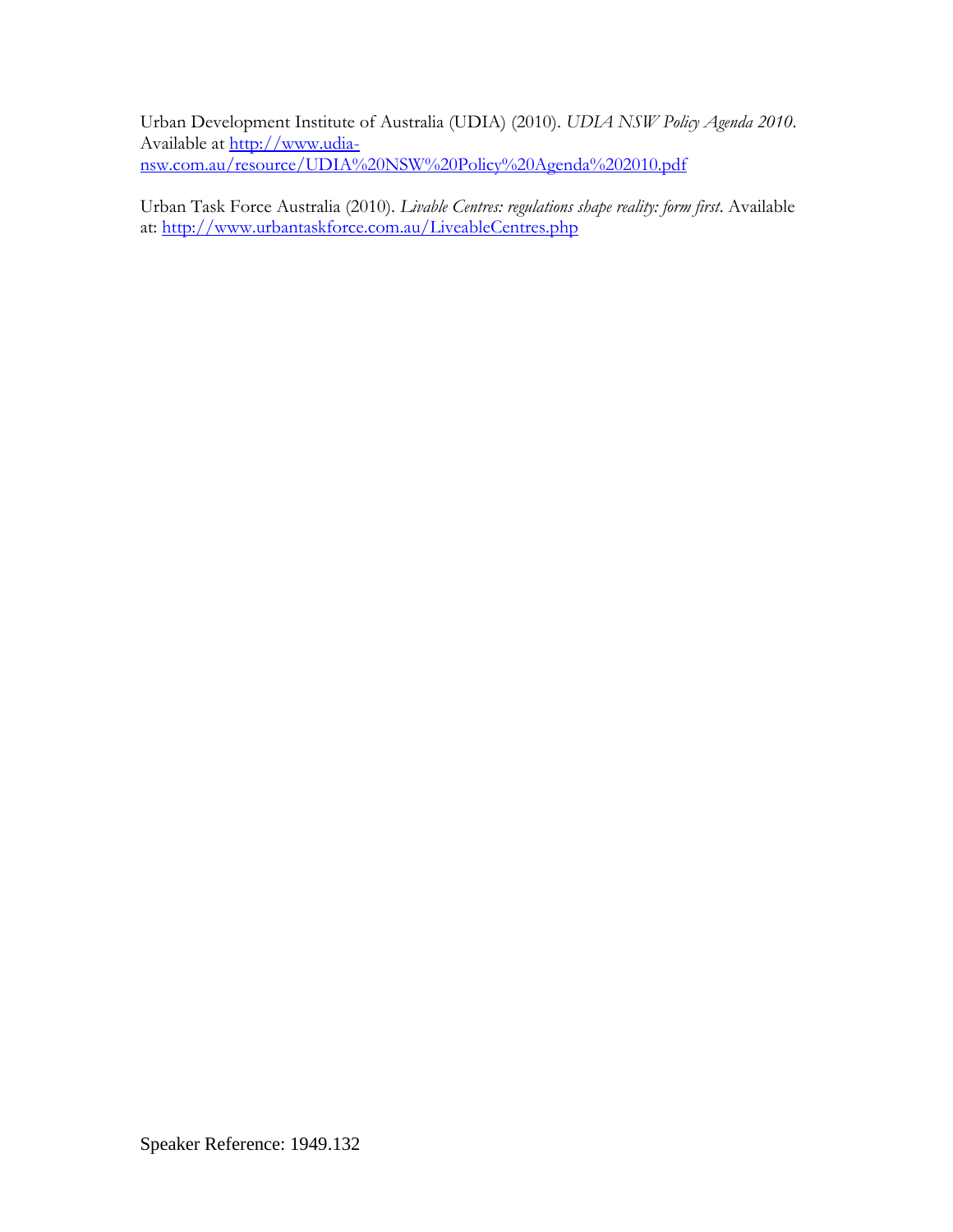

 $\bar{\nu}$ 

 $\tilde{\textbf{r}}$ 

×

 $\frac{1}{\sqrt{2}}\int_{0}^{\sqrt{2}}\frac{1}{\sqrt{2}}\left( \frac{1}{\sqrt{2}}\right) ^{2}d\mu d\nu$ 

 $\tilde{\mathcal{A}}$ 

 $\bar{g}_t$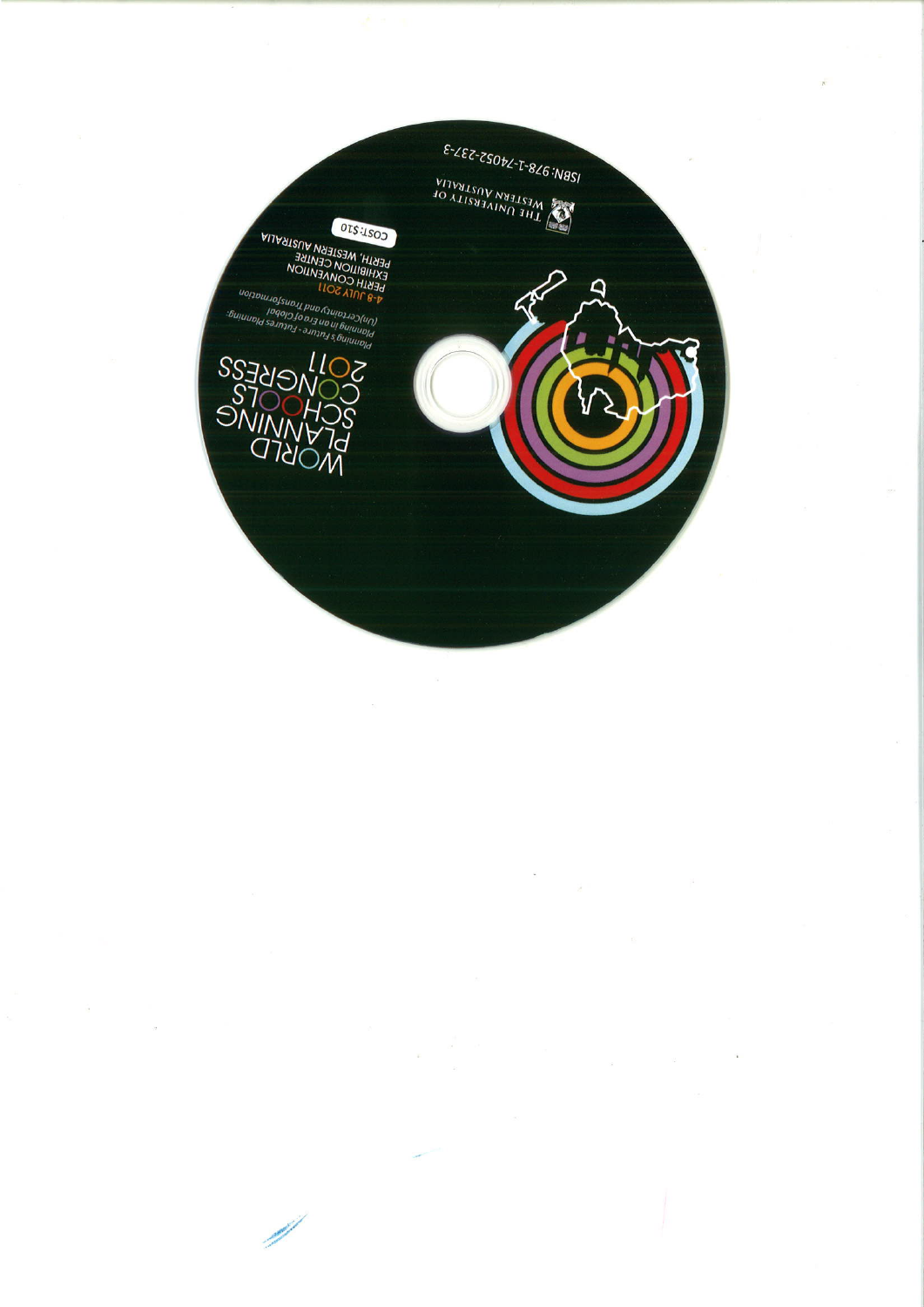**AUSTRALIA AFRICA EUROPE** planning scholars from five continents **AMERICAS ASIA** 





#### HOME

**ABOUT THE CONGRESS WELCOME FROM THE CONGRESS CHAIR WPSC2011 ORGANISATION AND MANAGEMENT REGISTRATION SPONSORSHIP AND EXHIBITION KEYNOTE SPEAKERS CALL FOR PAPERS CONGRESS PROGRAM TOURS DISCOVER WESTERN AUSTRALIA TRAVEL & ACCOMMODATION** 

**GENERAL INFORMATION CONTACT US** 

#### **CHAIRMAN'S WELCOME**

#### **REGISTER NOW**

#### **OTHER CONFERENCES**

#### Hosted by:



THE UNIVERSITY OF **WESTERN AUSTRALIA** 

## **Welcome from the Congress Chair**

In my role as Chair for WPSC2011 and on behalf of The University of Western Australia, as the host institution, my colleagues from ANZAPS as the host planning schools region, and GPEAN as the overall convenors of the WPSC conference series we all look forward to welcoming you to Perth, Western Australia.



The 2011 World Planning Schools Congress marks the 10th anniversary of this major international academic event which was first held in Shanghai in 2001 and Mexico City in 2006. This year's WPSC also marks the 10th anniversary since the signing of the Shanghai Statement and the establishment of the Global Planning Education Association Network (GPEAN), the organisation that oversees the WPSC and the Dialogues in Urban and Regional Planning book series published by Routledge.

GPEAN is a virtual and voluntary academic organisation that seeks to promote urban and regional planning education and research and foster international links between and across

its member organisations. These organisations currently include:

- Association of Collegiate Schools of Planning (ACSP) [USA]
- Association of Canadian University Planning Programs (ACUPP)
- Association of European Schools of Planning (AESOP)
- Latin American Association of Schools of Urbanism and Planning (ALEUP)
- National Association of Urban and Regional Post-graduate and Research Programs (ANPUR) [Brazil]
- Australia and New Zealand Association of Planning Schools (ANZAPS)
- Association for the Development of Planning Education and Research (APERAU) [Francophone Nations]
- Asian Planning Schools Association (APSA)
- Association of African Planning Schools (AAPS)

As with previous WPSC events this year's congress incorporates the annual academic conferences held by AESOP and ANZAPS and as result of this there will be a large turnout of delegates from across Europe, Australia and New Zealand. We also have a large number of delegates from across all the other planning schools regions.

WPSC2011 will feature papers/presentations across 20 different tracks. Abstracts submitted to the conference were subject to review by the 40-plus Track Co-Chairs drawn from across the member associations of GPEAN. In addition, a large number of papers have gone out to external reviewers.

All submitted full papers, peer-reviewed and non-peer reviewed, will feature on an official WPSC2011 CD-Rom which will have an ISBN number. Registered delegates will received a free copy of the CD-Rom. Colleagues unable to attend WPSC2011 and anyone else interested in the WPSC2011 CD-Rom of papers/presentations will also be able to obtain copies from the Congress Chair for a small fee to help cover administration and postage costs – full details will appear on the conference website in due course.

**Paul J. Maginn**, PhD MPIA Associate Professor/Programme Coordinator Urban & Regional Planning The University of Western Australia School of Earth and Environment